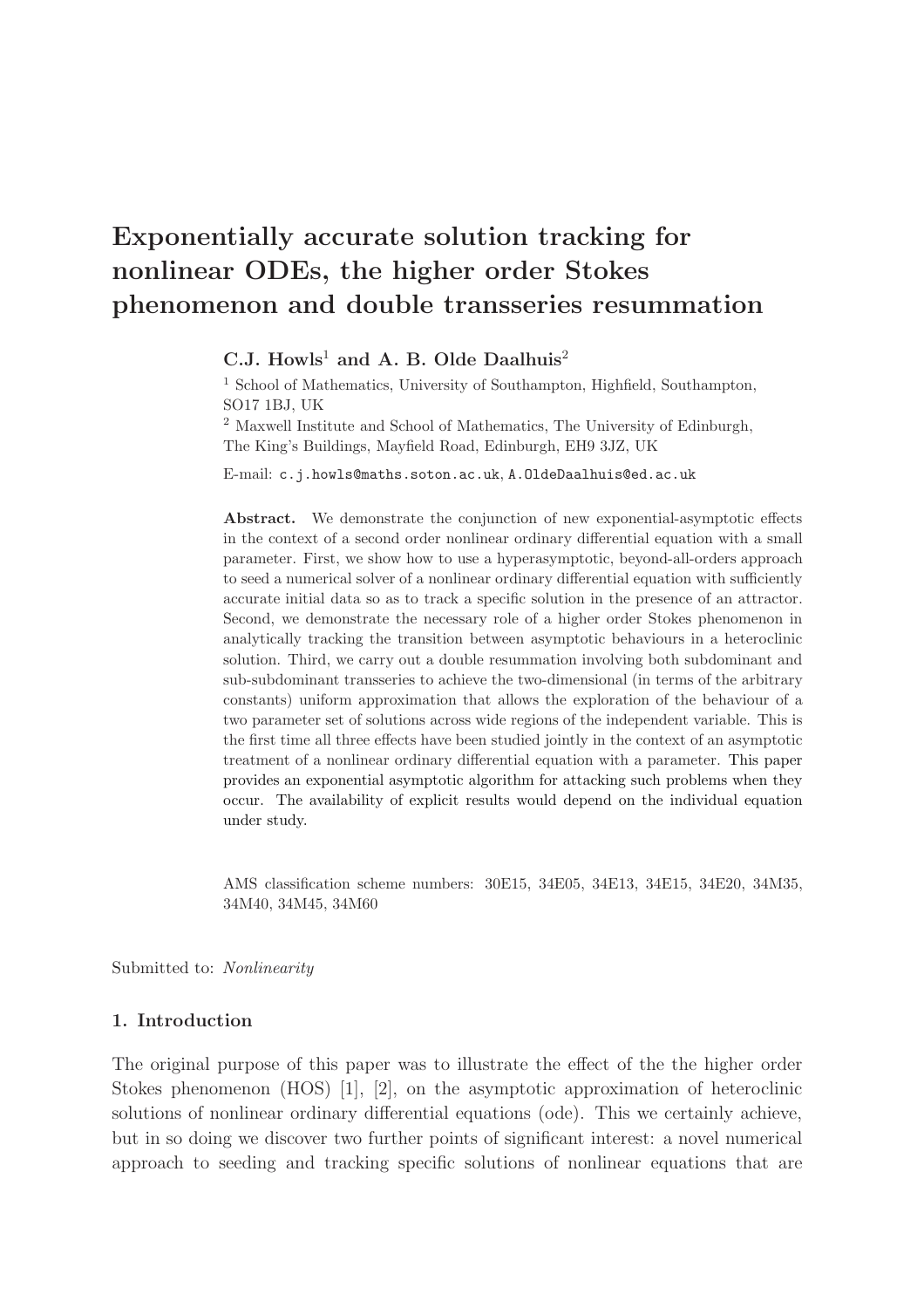exponentially sensitive to initial data and a resummation scheme for exponentialasymptotic contributions to provide a doubly uniform approximation. For the case studied both these results allow for a quantitative and asymptotic exploration of the full possible set of solutions.

Having derived a novel exponential-asymptotic approximation, it is often expedient to check it against numerical solutions of an equation. For initial value problems, it is necessary to seed the differential equation with the appropriate initial data, and track the correct solution throughout the region of interest. In situations where only one subdominant exponential is present it often suffices to use an optimally-truncated asymptotic approximation to the solution and its derivatives to provide a sufficiently accurate starting point to track the relevant solution.

It is well known that a sum of asymptotic expansions may change in form as active Stokes curves are crossed in the space of parameters on which the coefficients depend. (see for example [3], [2]). Less well known is that a HOS may switch off the activity of a Stokes curve at a regular point in parameter space,  $([4], [5], [6], [2], [1], [7])$ .

A HOS may occur whenever there is a sum of at least three series, each with a different exponential prefactor,  $\exp(-f_0/\varepsilon)$ ,  $\exp(-f_1/\varepsilon)$ ,  $\exp(-f_2/\varepsilon)$ , say, are present in a sum of asymptotic expansions. Away from turning points, the  $f_j$  will all be different, and so there is an ordering in the  $\Re(f_j/\varepsilon)$ : one asymptotic expansion is said to be dominant, one is sub dominant and the third is sub-subdominant. (For the reader who wishes to know more about the HOS at this stage, a brief guide is given, with references in section 6 below.)

Hence the occurrence of a HOS necessitates the tracking of sub-subdominant terms. Techniques illustrated in  $[2]$ ,  $[7]$  and  $[1]$  show that, in principle, it is possible to identify and follow such terms asymptotically. However a novel approach is required to seed and track this numerically.

Whilst it may be easy to pose arbitrary initial data and find an associated numerical solution, our requirement is to follow a specific numerical solution that has exponentially sub-subdominant terms present that arise from a specific choice of initial data. As such the initial data has to be of sufficient precision to allow the numerical solver to resolve the required solution. In the absence of closed form solutions, the numerical tracking of such solutions to verify the asymptotics is a longstanding challenge.

We do not claim a general solution to the problem of solution-tracking for systems which are exponentially sensitive to initial data. However we shall illustrate how some such problems might be attacked through the use of hyperasymptotic expansions ([8], [9], [10], [11], [12], [13], [14], [15]). Specifically, in certain circumstances, a hyperasymptotic asymptotic expansion can be used to provide better-than-exponential accuracy in the initial conditions, so allowing a numerical solver to track over an extended range an individual (shock) solution that is not captured by an attractor.

As hinted above, the presence of more than two exponential contributions also introduces novel effects for asymptotic approximations. Specifically, in the context of WKB-type solutions of higher order ordinary differential equations it has been known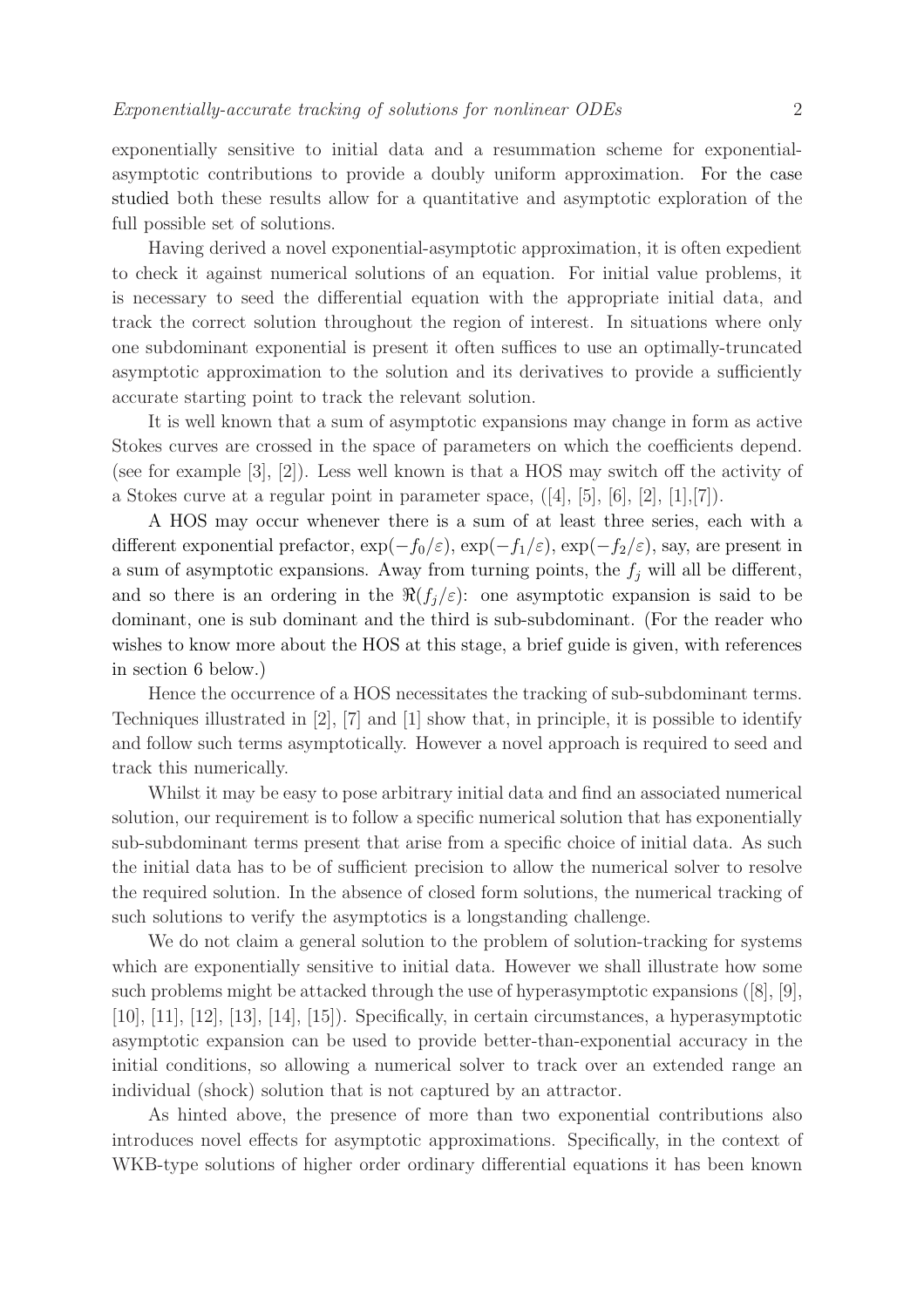[4] that when more than two possible asymptotic behaviours are present, so-called "new Stokes lines" [5], [6], must be introduced to fully describe the analytic continuation.

In [1], [2] the concept of the higher order Stokes phenomenon (HOS) was introduced to explain the presence of these "new-Stokes line", demonstrating how the activity of Stokes lines in asymptotic expansions can be shown to change at regular points as they encounter higher order Stokes lines.

This effect, more subtle than the Stokes phenomenon, nevertheless has profound consequences that include changes in the asymptotic late time behaviour of solutions of partial differential equations due to the growth of initially exponentially subsubdominant terms, and in the absence of its consideration, the drawing of incorrect conclusions as to the existence of Stokes lines or singularities in the asymptotics as one traverses a space of control parameters. In [16] the effect of the higher order Stokes phenomenon in an inhomogeneous second order linear ordinary differential equation was illustrated. In [7] we showed in the context of Burgers equation how the presence of a higher order Stokes phenomenon prevents the presence of singularities in uniform asymptotic approximations of the solution after the formation of a nonlinear shock.

Here we aim to illustrate the effect of the HOS on nonlinear ordinary differential equations that exhibit "shock-type" heteroclinic behaviour. We shall confirm that, as with Burgers, the presence of a HOS is required to prevent singular behaviour of the asymptotic solutions in the vicinity of the "shock" transition between asymptotic behaviours.

The incorporation of a single exponentially small term by resumming it into a multiple-scales approach is a useful way of extending the range of validity of the solution as the dominance of the terms change, especially in nonlinear contexts [7], [17], [15]. However such uniform approaches are relatively unexplored when a third, initially sub-subdominant exponential, is also present. We shall show how to resum the transseries solutions to obtain a doubly-uniform asymptotic expression that captures all possible behaviours for any given initial data. We believe this to be the first example of a double resummation of transseries that contains two subdominant exponentials to obtain a multiple-scales approximation, valid through regions where a sub-subdominant exponential can grow to dominate.

We shall study the above in the context of the nonlinear ordinary differential equation satisfied by  $y(z; \varepsilon)$  where

$$
\varepsilon^2 y'' - \alpha \varepsilon y y' + F(y, z) = 0, \qquad \alpha > 0, \qquad \varepsilon < 1.
$$
 (1)

Differentiation is with respect to the complex z-variable. We shall assume that  $F$ is a polynomial in y

$$
F(y, z) = \sum_{q=0}^{Q} g_q(z) y^q
$$
 (2)

where  $Q$  is a positive integer and the  $g_q$  are analytic in z.

This is by no means the first time that an exponential asymptotic approach ([18], [19],  $[20]$ ,  $[6]$  - or even a hyperasymptotic one  $([14], [15])$ - has been applied to nonlinear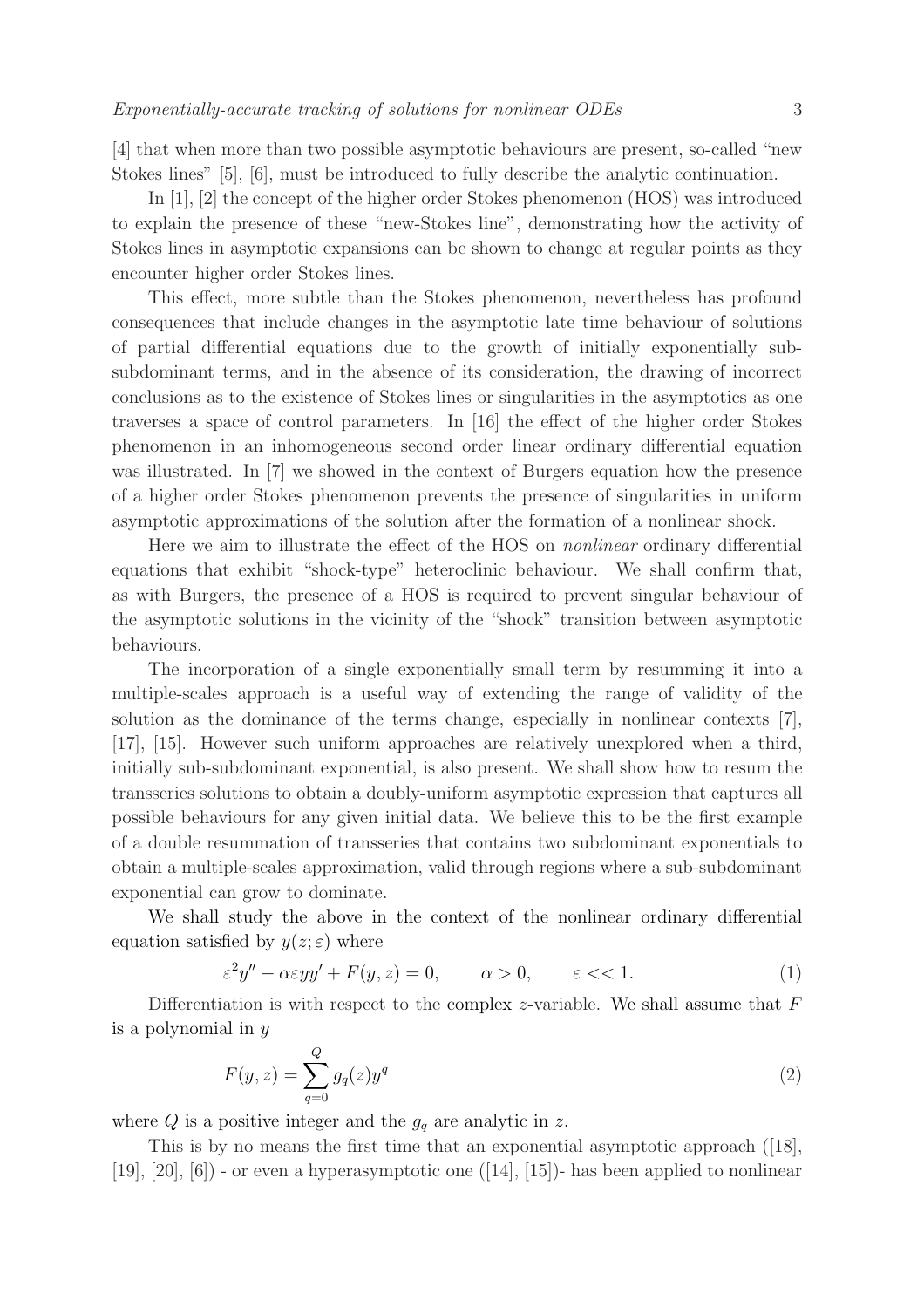ordinary differential equations, but we believe this to be the first time a multiple resummation has been used in conjunction with the higher order Stokes phenomenon to uniformly track numerical solutions seeded by hyperasymptotic initial data.

The layout of the paper is as follows. In section 2 we extract the general features of transseries solutions of differential equations in class (1). In 3 we calculate terms in the expansion for a specific example and show how the leading order of the transseries be doubly resummed for the case in question. This leads to a two parameter solution that can be used to satisfy initial data. We derive the subdominant asymptotics in section 4. In order to identify the activity of the Stokes lines we derive the subsubdominant asymptotics in section 5. In 6 we can then subsequently identify the location of turning points, Stokes curves and higher order Stokes curves. Hence we can make conjectures about the activity of the Stokes curves as they cross the higher order Stokes curves and the presence of a virtual turning point. It is also necessary to calculate the sub-subdominant terms, because for  $z \to -\infty$ , these terms grow to become the dominant solution, and so determine the nature of the hetero/homoclinic connection. In 7 we demonstrate how a hyperasymptotic approximation to the initial data can be used to lock on to a specific solution over an extended interval. In section 8 we verify the activity of the Stokes curves against numerical computations seeded with hyperasymptotic accuracy. Finally all these threads are drawn together in section 9 where the accuracy over an extended range of  $z$  of the double resummation is numerically verified as a function of the underlying two free parameters, including its use to locate poles near to the virtual turning point where the solution undergoes a rapid change. The paper then concludes in section 10. Appendix A summarises the hyperasymptotic results that are used.

#### 2. General features of the formal solutions

The general strategy starts by posing a template for the dominant formal solution  $\hat{y}_0(z;\varepsilon)$ of  $(1)$  as

$$
\hat{y}_0(z;\varepsilon) = \sum_{s=0}^{\infty} a_s(z)\varepsilon^s.
$$
\n(3)

Substitution into (1) and balancing at leading order in  $\varepsilon$  gives

$$
F(a_0(z), z) = 0.
$$
 (4)

When F is a nonlinear function of  $a_0$  this will lead to a number of possible solutions. This contrasts with the nonlinear cases in [19] where  $a_0$  is, a priori, uniquely determined.

A dominant formal solution of type (3) masks the possible existence of an infinite number of subdominant contributions called a transseries [20], [15]. These transseries involve small exponentials of the form  $\exp(-f(z)/\varepsilon)$ . Below we show that associated with these transseries are two degrees of freedom in that half plane, which in fact allows for specification of arbitrary initial data, where we also discuss the relationship between all possible choices of  $a_0(z)$ .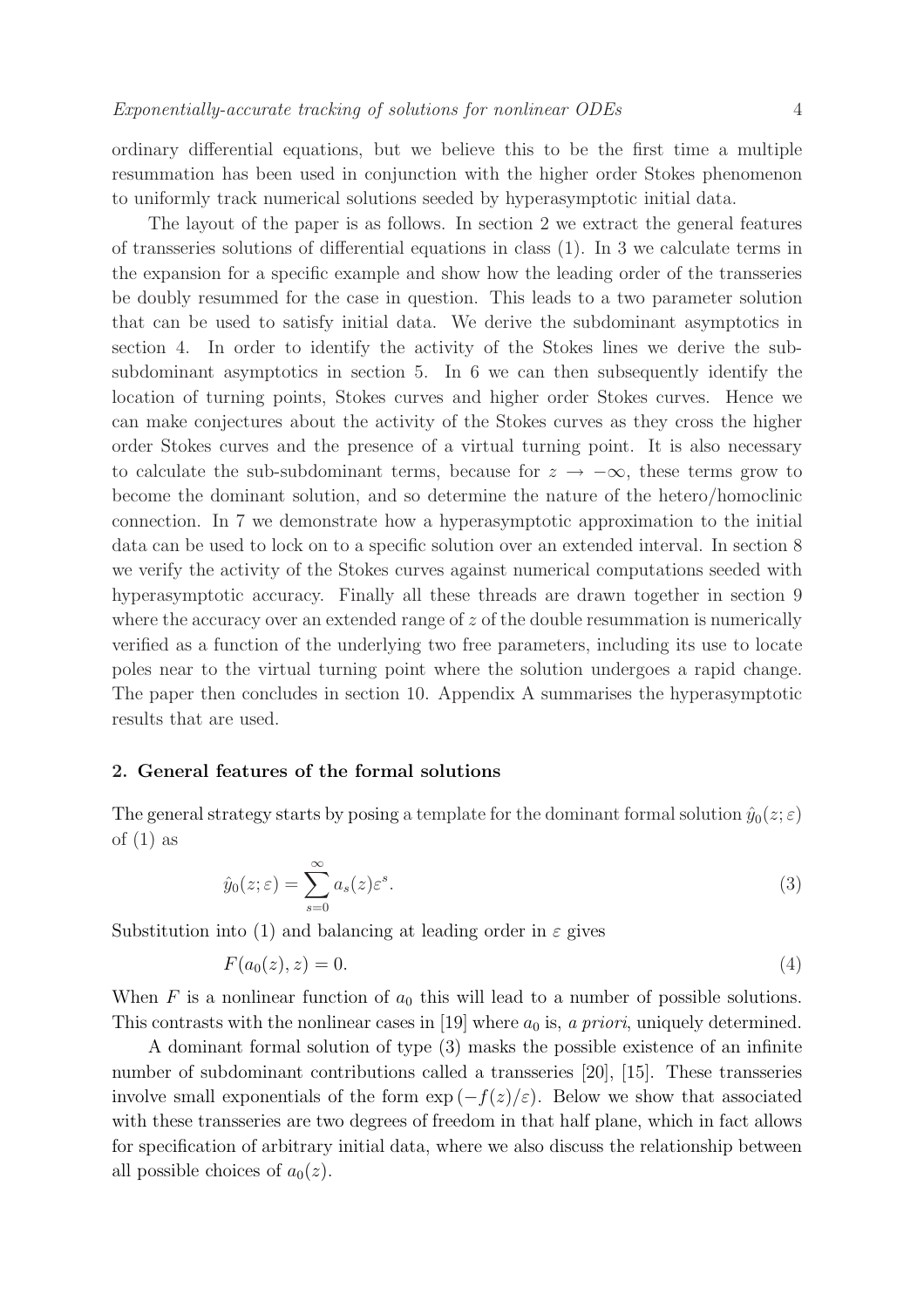In this paper we will often switch from formal series  $\hat{y}_j(z;\varepsilon)$  to actually functions  $y_j(z;\varepsilon)$  with the property  $y_j(z;\varepsilon) \sim \hat{y}_j(z;\varepsilon)$  as  $\varepsilon \to 0$ . The function  $y_j(z;\varepsilon)$  will be the Borel-Laplace transform of  $\hat{y}_i(z;\varepsilon)$ . For this definition and more details see [20].

For a given choice of  $a_0(z)$ , let us now investigate the presence of exponentially small terms and substitute a formal solution of the form

$$
y(z;\varepsilon) \sim \hat{y}_0(z;\varepsilon) + \sum_j e^{-f_j(z)/\varepsilon} \hat{y}_j(z;\varepsilon), \tag{5}
$$

for a finite set of labels  $j$  that can be determined as follows. (Note that, it will be convenient to regard  $y_0(z;\varepsilon)$  as possessing a unit prefactor  $e^{-f_0(z)/\varepsilon}$  with  $f_0(z) \equiv 0$ .) Other types of asymptotic solutions may be possible, but we confine ourselves here to those which may be represented in the transseries for that starts with the form (5).

Substitution of (5) into (1) and balancing at  $\mathcal{O}(\exp(-f_i(z)/\varepsilon))$ , we find that the  $y_i(z;\varepsilon)$  corresponding to formal series  $\hat{y}_i(z;\varepsilon)$  satisfy

$$
\varepsilon^2 y_j'' - \varepsilon (2f_j + \alpha y_0) y_j' + (f_j'^2 + \alpha y_0 f_j' + F_y(y_0, z) - \varepsilon (f_j'' + \alpha y_0')) y_j = 0,
$$
\n(6)

and from the  $\mathcal{O}(1)$  terms in this equation we obtain

$$
f_j'^2 + \alpha a_0 f_j' + F_y(a_0, z) = 0,\t\t(7)
$$

(where the prime denotes differentiation with respect to  $z$  and the subscript  $y$  denote differentiation with respect to the first position in  $F$ ). Thus there are two further possible  $f_i(z)$  given by

$$
f_j' = \frac{-\alpha a_0 + (-1)^j \sqrt{\alpha^2 a_0^2 - 4F_y(a_0, z)}}{2}, \qquad j = 1, 2.
$$
 (8)

For each non constant  $a_0(z)$  for which  $F_y(a_0, z) \neq 0$ , there is thus a basis of three independent  $f_i'$  $'_{j}$  for this second order equation,  $j = 0, 1, 2$ .

Since the  $f_i'$  $j'(z)$  satisfy (7) it follows that (6) has formal solutions of the form

$$
\hat{y}_j(z;\varepsilon) = \sum_{s=0}^{\infty} b_{j,s}(z) \varepsilon^s.
$$
\n(9)

Note that so far the  $f_j(z)$  are determined up to a constant, and since (6) is a linear homogeneous equation, the corresponding  $y_i(z;\varepsilon)$  are determined up to an arbitrary factor  $C_j(\varepsilon)$  that can depend on  $\varepsilon$ . With this information we write

$$
y(z;\varepsilon) \sim \hat{y}_0(z;\varepsilon) + \sum_{j=1}^2 C_j(\varepsilon) e^{-f_j(z)/\varepsilon} \hat{y}_j(z;\varepsilon).
$$
 (10)

A Stokes phenomenon may take place when we cross a so-called Stokes curve (see for example [2]), defined, for  $\varepsilon > 0$  by

$$
\mathfrak{S}(f_i(z) - f_j(z)) = 0, \qquad i \neq j,
$$
\n
$$
(11)
$$

which emanates from a turning point  $z_{tp}$ .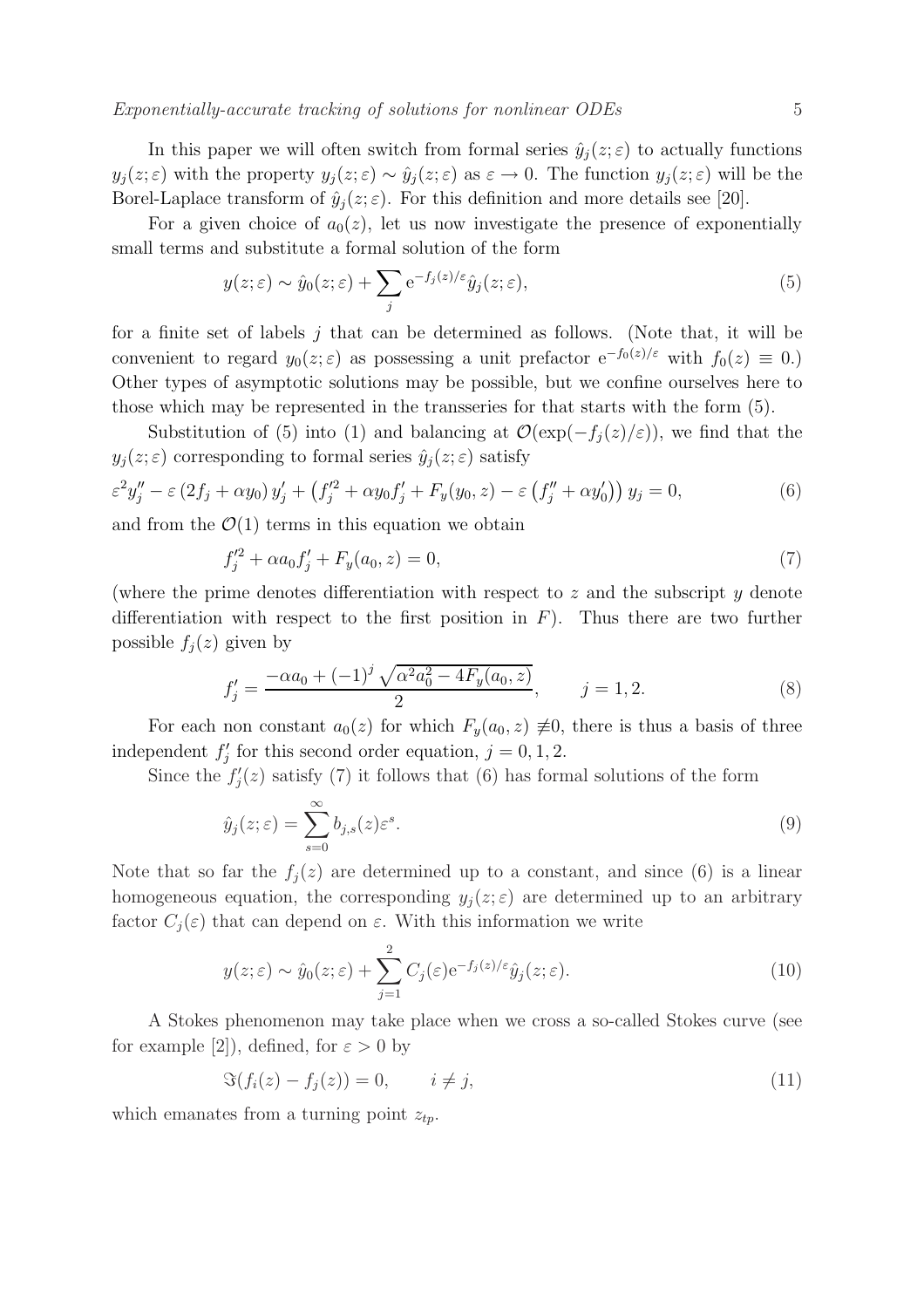Crossing an active Stokes curve will switch on one of the exponentially small terms. In the case that we switch on the first small exponential we have as  $\varepsilon \to 0^+$ 

$$
y(z;\varepsilon) \sim \begin{cases} \hat{y}_0(z;\varepsilon) + C_1(\varepsilon)e^{-f_1(z)/\varepsilon}\hat{y}_1(z;\varepsilon) & \text{on one side of the Stokes curve,} \\ \hat{y}_0(z;\varepsilon) + (C_1(\varepsilon) + K_1(\varepsilon))e^{-f_1(z)/\varepsilon}\hat{y}_1(z;\varepsilon) & \text{on the other side,} \end{cases}
$$
(12)

where

$$
K_j(\varepsilon) \sim \sum_{k=0}^{\infty} K_{j,k} \varepsilon^{k-\mu_j},\tag{13}
$$

are the so-called Stokes multipliers. Hence, the only unknowns in (12) are  $\mu_j$  and the Stokes multipliers  $K_{j,k}$ . The  $f_j(z)$  are so far known up to an only up to integration constant, see (8). However, to determine the location of the Stokes curves and to derive the exponentially small terms we must determine these constants.

We achieve a unique determination of the  $f_i(z)$  in the analysis below by realising that the Stokes phenomenon is directly connected to the resurgence property that exists for nonlinear odes  $([14], [15])$ :

$$
a_n(z) \sim \sum_{j=1}^2 \sum_{k=0}^\infty \frac{K_{j,k}}{2\pi i} \sum_{s=0}^\infty \frac{b_{j,s}(z)\Gamma(n-s-k+\mu_j)}{(f_j(z))^{n-s-k+\mu_j}},\tag{14}
$$

as  $n \to \infty$ . Note that exactly the same  $K_{j,k}$  and  $\mu_j$  appear. We illustrate in this paper that often it is possible to determine the  $\mu_j$  from (14), and at the moment that we know  $\mu_i$  (14) can also be used to compute (at least numerically) as many of the Stokes multipliers  $K_{j,k}$  as required. After the Stokes multipliers have been computed it is more convenient to introduce

$$
\beta_{j,s}(z) = \sum_{k=0}^{s} K_{j,k} b_{j,s-k}(z), \quad \text{and redefine} \quad \hat{y}_j(z;\varepsilon) = \sum_{s=0}^{\infty} \beta_{j,s}(z) \varepsilon^{s-\mu_j},\tag{15}
$$

then (14) becomes

$$
a_n(z) \sim \sum_{j=1}^2 \frac{1}{2\pi i} \sum_{s=0}^\infty \frac{\beta_{j,s}(z) \Gamma(n-s+\mu_j)}{(f_j(z))^{n-s+\mu_j}},\tag{16}
$$

as  $n \to \infty$ , and the Stokes phenomenon of switching on the first small exponential is now of the form

$$
y(z;\varepsilon) \sim \begin{cases} \hat{y}_0(z;\varepsilon) + C_1(\varepsilon)e^{-f_1(z)/\varepsilon}\hat{y}_1(z;\varepsilon) & \text{on one side of the Stokes curve,} \\ \hat{y}_0(z;\varepsilon) + (C_1(\varepsilon) \pm 1)e^{-f_1(z)/\varepsilon}\hat{y}_1(z;\varepsilon) & \text{on the other side,} \end{cases}
$$
(17)

the  $\pm$  depending on the direction of the crossing.

Note that so far we have not defined the turning points. In fact it is not easy to give a precise definition. At a turning point the asymptotic expansions break down. For example, if the  $a_n(z)$  have a singularity at  $z = z_{tp}$ , then for one of the  $f_j$ ,  $j = 1, 2$ , we will have that  $f(z_{tp}) = 0$ , and note that in this case the singular behaviour is incorporated in asymptotic approximation (16). Usually, it is not difficult to determine the singularities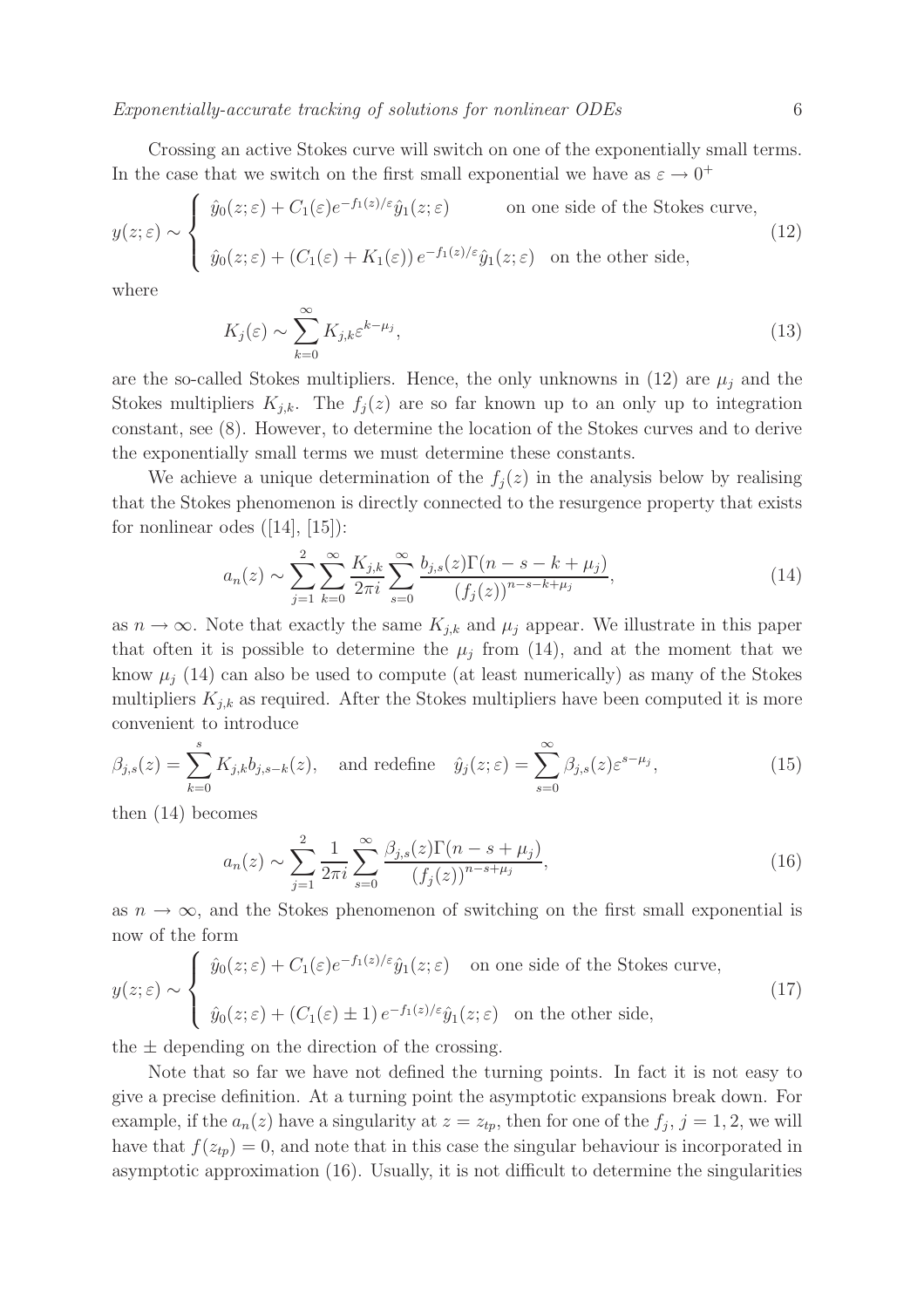of the  $a_n(z)$ , and the requirement  $f(z_{tp}) = 0$  fixes the integration constant in (8). However, not all turning points can be determined in this way. We illustrate that singular behaviour of coefficients  $b_{i,s}(z)$  can also be connected to a turning point, and in our example this will be used to determine the integration constant of  $f_2(z)$  and the second turning point.

Since (1) is nonlinear, substituting in the form (10) and balancing at each exponential order shows that the the basic exponential scales in (10) generate an infinite array of subdominant exponential contributions of the form  $C_1^m(\varepsilon)C_2^n(\varepsilon)e^{-(mf_1(z)+nf_2(z))/\varepsilon}$ . Note that the only free parameters will be  $C_1(\varepsilon)$  and  $C_2(\varepsilon)$ , and when we cross, for example, the Stokes curve that switches on the first small exponential, then in these double series all the  $C_1(\varepsilon)$  are replaced by  $C_1(\varepsilon) \pm 1$ , compare (17). This is the Stokes phenomenon for nonlinear differential equations. More details are given in [14].

Given this, the transseries (10) actually takes the more specific form

$$
y(z;\varepsilon) = \sum_{m=0}^{\infty} \sum_{n=0}^{\infty} C_1^m(\varepsilon) C_2^n(\varepsilon) A_{m,n}(z) e^{-(m f_1(z) + n f_2(z))/\varepsilon} + O(\varepsilon), \quad \text{as } \varepsilon \to 0^+, \tag{18}
$$

with  $A_{0,0}(z) = a_0(z)$ ,  $A_{1,0}(z) = b_{1,0}(z)$  and  $A_{0,1}(z) = b_{2,0}(z)$ .

Initially, we can choose to start in regions where these terms will be exponentiallysmall, but when we travel in the complex z-plane, these terms may grow in size to become  $\mathcal{O}(1)$  near a so-called anti-Stokes line, where they cannot be neglected, [7]. That is why they are retained even when the error estimate in (35) is  $\mathcal{O}(\varepsilon)$ . Wherever the latter estimate occurs, it refers to the presence of only the leading order terms in each of the component exponentially-prefactored series.

Substituting (18) into (1) and balancing at each exponential order, we obtain

$$
(mf'_{1} + nf'_{2})^{2} A_{m,n} + \alpha \sum_{\substack{m_{1}+m_{2}=m\\n_{1}+n_{2}=n}} (m_{1}f'_{1} + n_{2}f'_{2}) A_{m_{1},n_{1}} A_{m_{2},n_{2}} + \sum_{q=1}^{Q} g_{q}(z) \sum_{\substack{m_{1}+ \cdots + m_{q}=m\\n_{1}+ \cdots + n_{q}=n}} \prod_{s=1}^{q} A_{m_{s},n_{s}} = 0.
$$
 (19)

In general this recurrence relation cannot be solved analytically, but in many special examples one might be lucky, like in the example in this paper. However, since it is a relatively simple recurrence relation, as many of the  $A_{m,n}(z)$  can be computed numerically as desired. They contain information on the behaviour near the anti-Stokes lines

$$
\Re(f_i(z) - f_j(z)) = 0, \qquad i \neq j. \tag{20}
$$

It should be possible to obtain information about singularities of the solutions of an individual ode under study near the anti-Stokes line, either individually from the  $A_{m,n}$ or by a numerical, if not analytical, resummation, as we show below.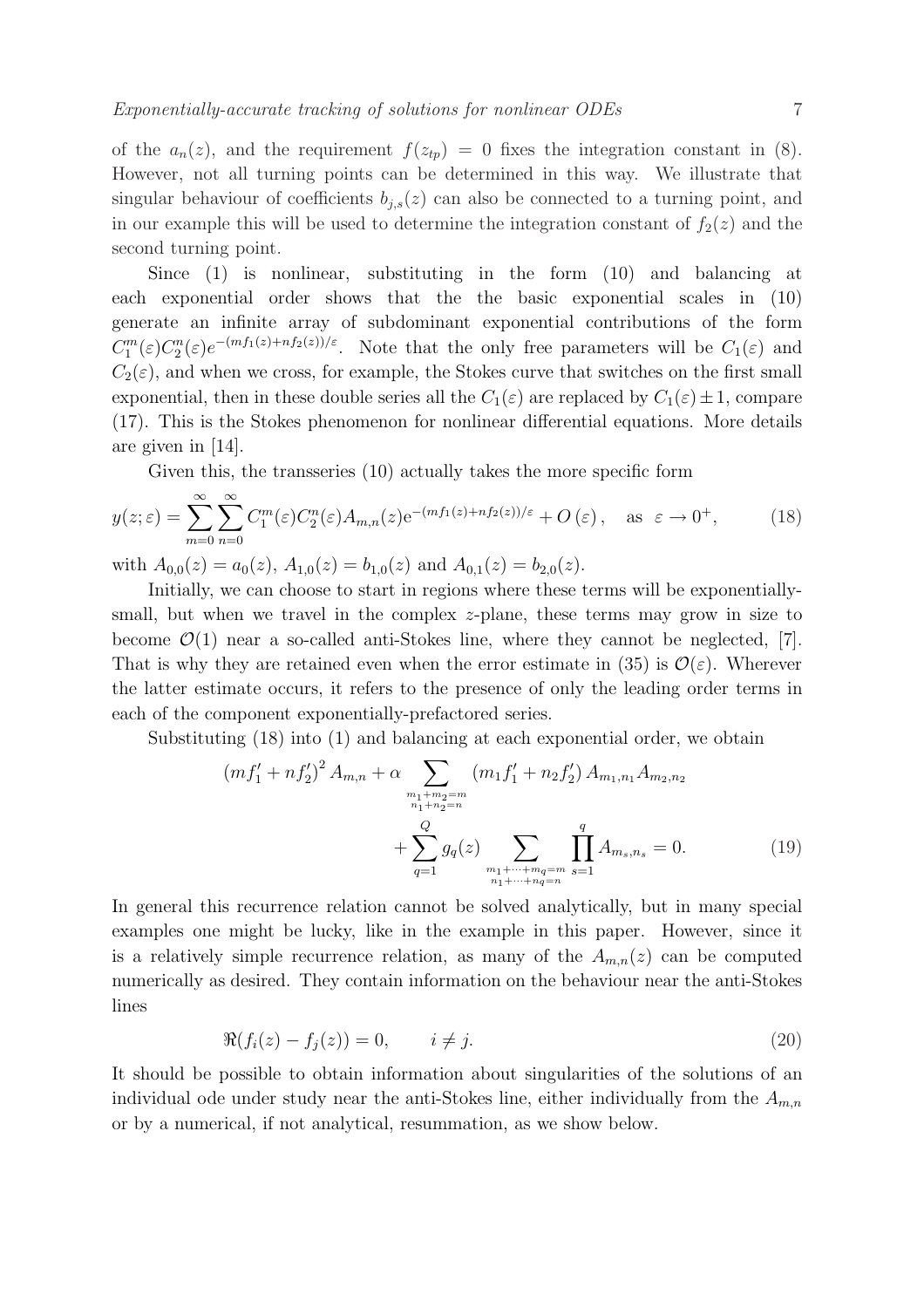## 3. Calculations for specific example

In order to make further concrete progress we now consider a specific example. We stress that in what follows, the general algorithm of attack would be similar for different equations in this class. However the degree to which one might achieve explicit results will depend, as always in asymptotics, on the solvability of the intermediate steps.

We shall henceforth consider the special case with  $\alpha = 3$  and

$$
g_0(z) = -i(\frac{2}{27}z^3 + \frac{2}{3}z), \ g_1(z) = \frac{1}{3}z^2 - 1,
$$
  

$$
g_2(z) = 0, \ g_3(z) = 1, \ g_i(z) = 0, \ i \ge 4,
$$
 (21)

that is, our main equation reads

$$
\varepsilon^2 y''(z;\varepsilon) - 3\varepsilon y(z;\varepsilon)y'(z;\varepsilon) + \left(y^3(z;\varepsilon) + \left(\frac{1}{3}z^2 - 1\right)y(z;\varepsilon)\right) = i\left(\frac{2}{27}z^3 + \frac{2}{3}z\right). \tag{22}
$$

Although the resulting equation looks somewhat complicated, it has been chosen for the simple geometric structure of its Stokes and higher order Stokes curves (straight lines and a circle, respectively), to facilitate the explanations (see figure 1 below). The form of the equation introduces notable pedagogical features that nevertheless may be encountered elsewhere in nonlinear (and other) ordinary differential equations.

The leading order equation for  $a_0(z)$  becomes

$$
a_0^3(z) + \left(\frac{1}{3}z^2 - 1\right)a_0(z) = i\left(\frac{2}{27}z^3 + \frac{2}{3}z\right)
$$
\n(23)

with three possible solutions

$$
a_0(z) = \begin{cases} \alpha_{\pm}(z) = \frac{1}{3}iz \pm 1, \\ \alpha_0(z) = -\frac{2}{3}iz. \end{cases}
$$
 (24)

In the analysis below it will follow that the imaginary axis is an anti-Stokes line for the dominant Poincaré series  $\hat{y}_0(x,\varepsilon)$ . Our initial analysis will focus on  $\Re(z) > 0$ . The absence of any free parameters in (24) suggests that there is only a zero dimensional set of initial data which may be satisfied by any of the three specific solutions of (22). Recall that two free constants appear in (10).

We now turn to the procedure for selecting the appropriate  $a_0(z)$ . When  $a_0(z)$  =  $\alpha_-(z)$  we obtain from (8) that  $f'_1$  $f_1'(z) = 1 - iz, f_2'$  $Z_2'(z) = 2$ , for  $a_0(z) = \alpha_+(z)$  we have  $f_1'$  $J_1'(z) = -1 - iz, f_2'$  $Z_2'(z) = -2$ , and for the choice  $a_0(z) = \alpha_0(z)$  we have  $f_1'$  $i_1'(z) = iz + 1,$  $f_2'$  $Z_2'(z) = iz-1$ . Hence, only for the first choice are the corresponding  $f_j(z)$  both increasing along the real axis. Hence, only in this case the two possible small exponentials will remain small as z increases. This solution is the main attractor as z increases. We will take  $a_0(z) = \alpha_-(z)$ :

$$
a_0(z) = \frac{1}{3}iz - 1.
$$
\n(25)

If we were to chose either of the other two non-attracting solutions  $\alpha_0(z)$  or  $\alpha_+(z)$  in the presence of their transseries, then as  $z \to +\infty$ , terms involving at least one of the exponential prefactors  $\exp(-f_1(z)/\varepsilon)$  or  $\exp(-f_2(z)/\varepsilon)$  would grow exponentially in size to dominate the  $a_0(z)$ . On the one hand, this would violate the assumption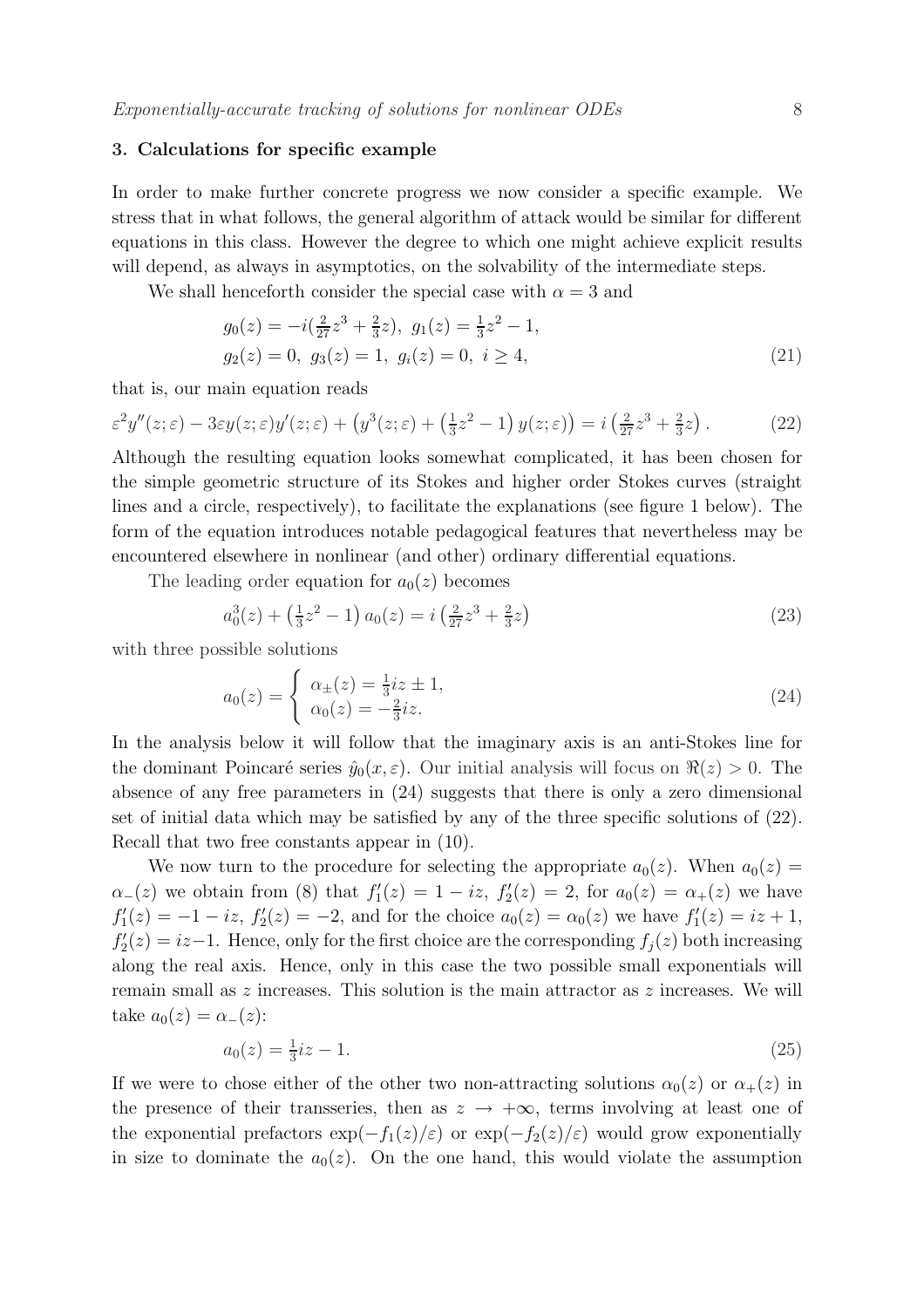For  $s \geq 0$  (with  $a_{-1} \equiv 0$ ), balancing at powers of u, we then have

$$
2i(z+i)a_{s+1}(z) = a''_{s-1}(z) - 3\sum_{p=0}^{s} a'_{p}(z)a_{s-p}(z) + a_{0}(z)\sum_{p=1}^{s} a_{p}(z)a_{s-p+1}(z) + \sum_{p=1}^{s} \sum_{q=0}^{p} a_{q}(z)a_{p-q}(z)a_{s-p+1}(z).
$$
\n(26)

We note from the form of (26) that for  $s \geq 1$  the coefficient  $a_s(z)$  is a rational function with a single singularity, a pole of order  $2s - 1$  at  $z = -i$ . It follows that  $z = -i$  is a turning point for the differential equation. The singularity structure of these terms provides the skeletal structure for a significant part of the analysis that follows.

For our special example (6) now reads

$$
\varepsilon^2 y_j''(z;\varepsilon) - \varepsilon \left( 3y_0(z;\varepsilon) + 2f_j'(z) \right) y_j'(z;\varepsilon) + \left[ f_j'^2(z) + 3y_0(z;\varepsilon) f_j'(z) \right. \\ \left. + \frac{1}{3} z^2 - 1 + 3y_0^2(z;\varepsilon) - \varepsilon \left( f_j''(z) + 3y_0'(z;\varepsilon) \right) \right] y_j(z;\varepsilon) = 0, \quad (27)
$$

and (7) becomes

$$
f_j'^2(z) + (iz - 3) f_j'(z) - 2iz + 2 = 0,
$$
\n(28)

with two solutions

$$
f_1(z) = -\frac{1}{2}i(z+i)^2 + k_1
$$
, and  $f_2(z) = 2z + k_2$ . (29)

where the constants  $k_1$  and  $k_2$  are arbitrary at the moment. With these choices for  $f_i(z)$ we obtain from (27) that  $y_1(z;\varepsilon) \sim C_1(\varepsilon) b_{1,0}(z)$  and  $y_2(z;\varepsilon) \sim C_2(\varepsilon) b_{2,0}(z)$ , where, since (27) is a linear equation,  $C_i(\varepsilon)$ ,  $j = 1, 2$ , are arbitrary functions of  $\varepsilon$ , and where

$$
i(i-z)b'_{1,0}(z) + \frac{z^2 + 9}{6(z+i)}b_{1,0}(z) = 0, \text{ and } i(i-z)b'_{2,0}(z) + \frac{z^2 + 3}{3(z+i)}b_{2,0}(z) = 0.
$$
 (30)

Since the  $C_i(\varepsilon)$  are arbitrary, (30) can be solved without loss of generality to give

$$
b_{1,0}(z) = e^{-i(z+i)/6} \left(\frac{i+z}{i-z}\right)^{2/3}
$$
, and  $b_{2,0}(z) = e^{-iz/3} \left(\frac{i+z}{i-z}\right)^{1/3}$ . (31)

Although it seems that the  $C_i(\varepsilon)$  are arbitrary functions of  $\varepsilon$ , we note that for (10) to be a valid ansatz (in the sense that it is composed of a decreasing sequence of exponentials) we insist that  $e^{-f_j(z)/\varepsilon}y_j(z;\varepsilon)$  are initially exponentially small. In turn, from the form of  $y_1, y_2$  above, this imposes the growth condition that  $C_j(\varepsilon) = \mathcal{O}(\mathrm{e}^{k/\varepsilon})$ , as  $\varepsilon \to 0^+,$ for some positive constant k. Consequently, as the  $C_i(\varepsilon)$  can grow like an exponential at most linearly in  $1/\varepsilon$ , we can therefore take  $k_1 = k_2 = 0$  in (29), without loss of generality. For the transseries ansatz the choice of  $k_i$  are not crucial. Sometimes it is convenient use initial data to make a choice (see section 3.1 below). However if one wants to travel around the z-plane it is necessary to incorporate changes in the asymptotic representation arising from the Stokes phenomenon. In that case it is vital determine the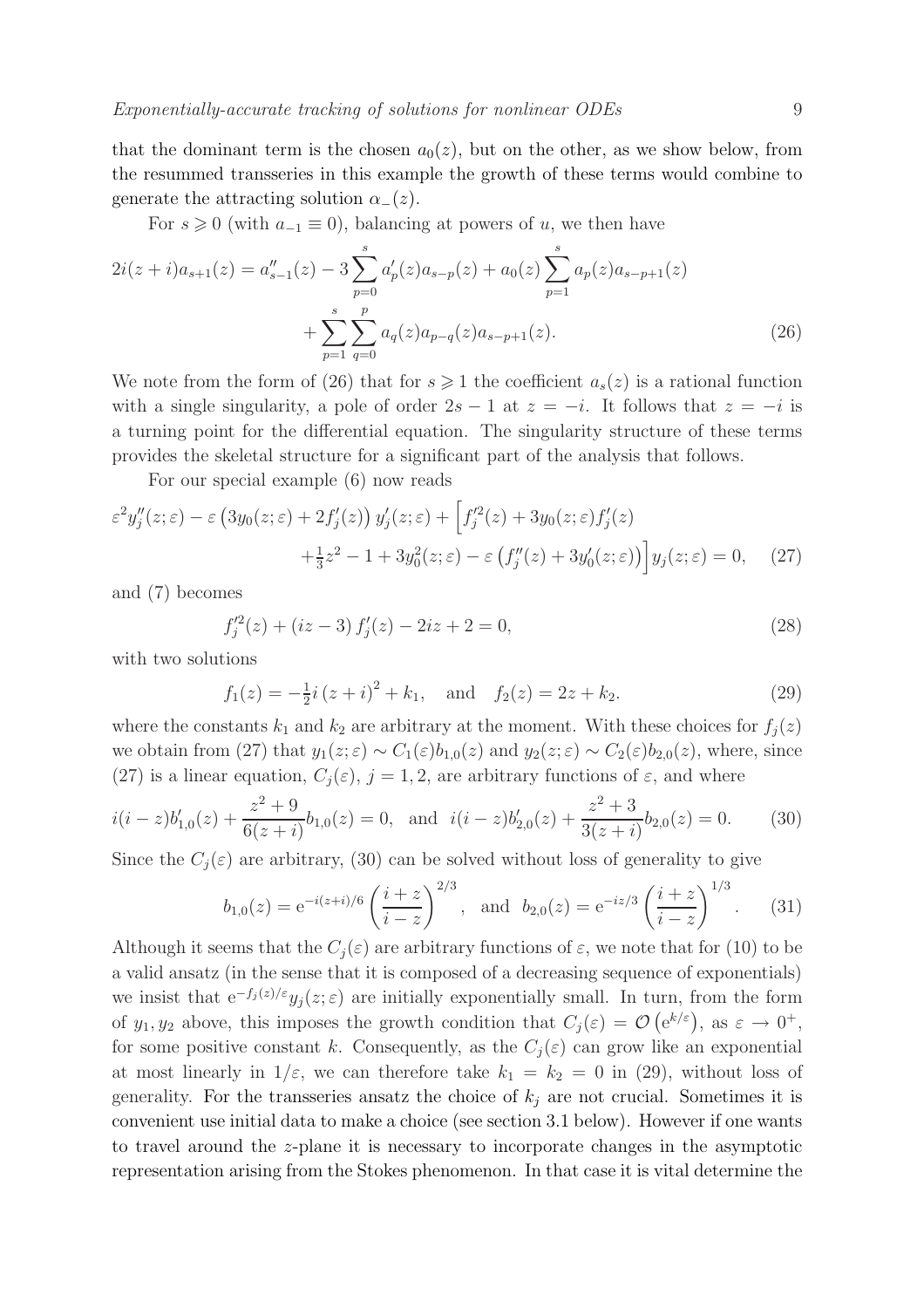Exponentially-accurate tracking of solutions for nonlinear ODEs 10

 $k_j$  in a way that is consistent with the singularity structure of the expansion coefficients arising from the turning points. We demonstrate how to do this below, where in fact the  $k_i = 0$  anyway.

Substituting (18) into (22) and balancing at each exponential order, the recurrence relation (19) for the leading orders of the terms in the transseries becomes

$$
\left( (mf_1' + nf_2')^2 + \frac{1}{3}z^2 - 1 \right) A_{m,n} + 3 \sum_{\substack{m_1 + m_2 = m \\ n_1 + n_2 = n}} (m_1 f_1' + n_1 f_2') A_{m_1, n_1} A_{m_2, n_2} + \sum_{\substack{m_1 + m_2 + m_3 = m \\ n_1 + n_2 + n_3 = n}} A_{m_1, n_1} A_{m_2, n_2} A_{m_3, n_3} = 0.
$$
 (32)

The general solution of (32) is

$$
A_{m,n}(z) = -\left(\frac{\Gamma(n+m)f_1'(z)}{\Gamma(m)\Gamma(n+1)} + \frac{\Gamma(n+m)f_2'(z)}{\Gamma(m+1)\Gamma(n)}\right) \left(\frac{-b_{1,0}(z)}{f_1'(z)}\right)^m \left(\frac{-b_{2,0}(z)}{f_2'(z)}\right)^n, \tag{33}
$$

 $(m, n) \neq (0, 0)$ , with the understanding that when  $n = 0$  or  $m = 0$  we have, respectively

$$
A_{m,0}(z) = \frac{(b_{1,0}(z))^m}{(-f_1'(z))^{m-1}} \text{ and } A_{0,n}(z) = \frac{(b_{2,0}(z))^n}{(-f_2'(z))^{n-1}}.
$$
 (34)

Substituting these expressions into the right-hand side of  $(18)$ , in regions where  $\Re(z)$  is sufficiently large, we observe that the double sum is of hypergeometric type (see [21]) and we can actually perform a double resummation to obtain

$$
y(z;\varepsilon) = \alpha_{-}(z) + \frac{C_{1}(\varepsilon)b_{1,0}(z)e^{-f_{1}(z)/\varepsilon} + C_{2}(\varepsilon)b_{2,0}(z)e^{-f_{2}(z)/\varepsilon}}{1 + C_{1}(\varepsilon)b_{1,0}(z)e^{-f_{1}(z)/\varepsilon}/f'_{1}(z) + C_{2}(\varepsilon)b_{2,0}(z)e^{-f_{2}(z)/\varepsilon}/f'_{2}(z)} + O(\varepsilon),
$$
(35)  
as  $\varepsilon \to 0^{+}$ .

Although we started with the choice of  $a_0(z) = \alpha_-(z)$ , the resummation (35) uniformly covers and smoothly interpolates between all three of the possible algebraically dominant behaviours for  $a_0(z)$ :

$$
y(z) \sim \begin{cases} \alpha_{-}(z), & C_1(\varepsilon) e^{-f_1(z)/\varepsilon} \ll 1 \ \& \ C_2(\varepsilon) e^{-f_2(z)/\varepsilon} \ll 1, \\ \alpha_{-}(z) + f'_1(z) = \alpha_0(z), & C_1(\varepsilon) e^{-f_1(z)/\varepsilon} \gg 1 \ \& \ C_1(\varepsilon) e^{-f_1(z)/\varepsilon} \gg C_2(\varepsilon) e^{-f_2(z)/\varepsilon}, \\ \alpha_{-}(z) + f'_2(z) = \alpha_{+}(z), & C_2(\varepsilon) e^{-f_2(z)/\varepsilon} \gg 1 \ \& \ C_1(\varepsilon) e^{-f_1(z)/\varepsilon} \ll C_2(\varepsilon) e^{-f_2(z)/\varepsilon}. \end{cases}
$$
\n(36)

We thus see from the double resummation of the transseries that the arbitrary  $C_i(\varepsilon)$  can in fact be used to generate asymptotic approximations to the required two-dimensional set of possible solutions, for any given point  $z_0$  at which initial data is given, covering all possible dominant behaviours.

Additionally, we shall show in the second half of section 9 how the double resummation (35) can be used to approximate the positions of the first array of poles encountered by a solution  $y(z;\varepsilon)$  as it enters from a pole-free region in the complex z-plane.

It is important to realise that the ability to resum the transseries terms  $A_{m,n}(z)$ analytically and the subsequent form will depend on the specific differential equation under study. However, for equations in the class  $(1)$  with the form of F outlined, it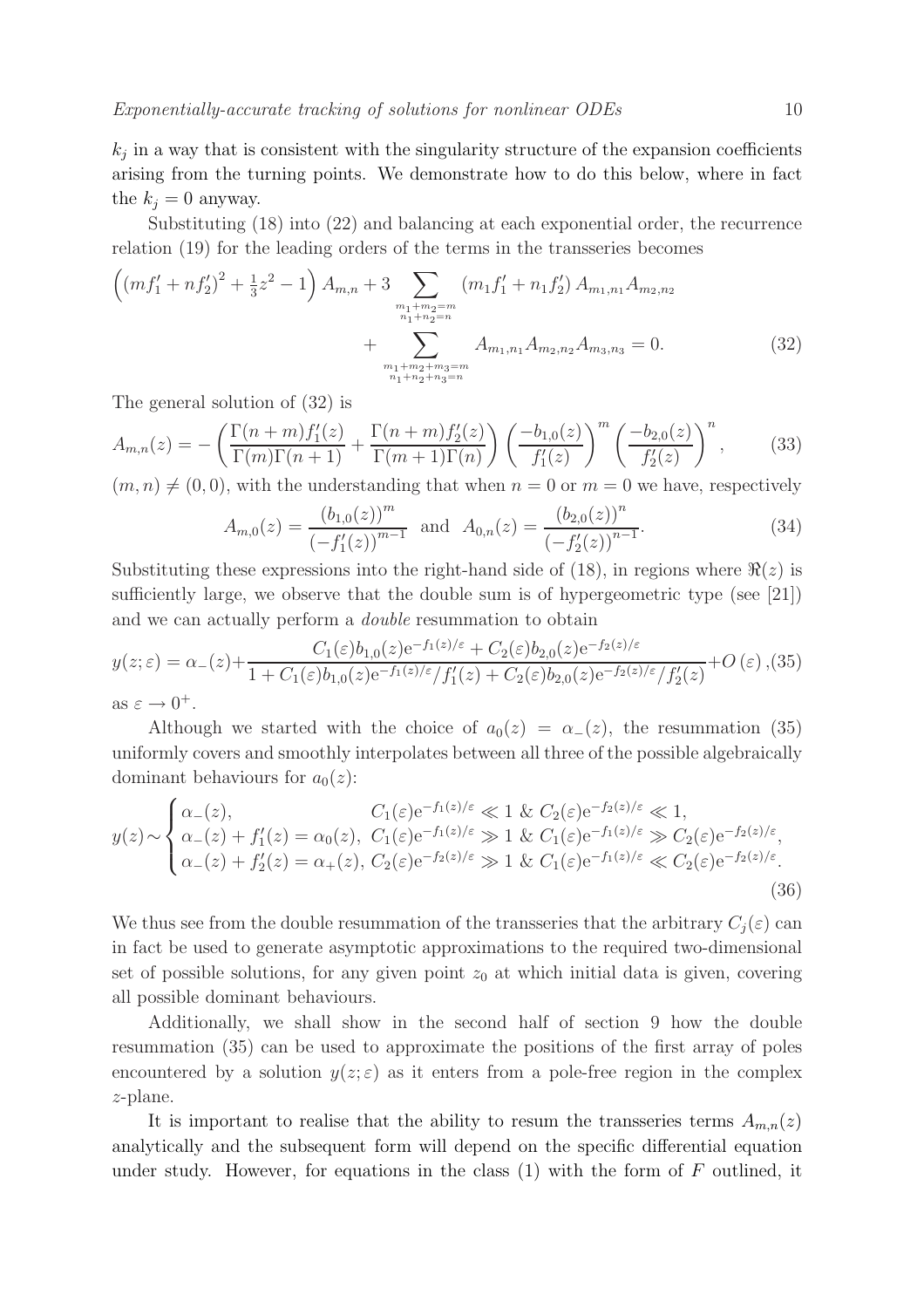should be possible to obtain a recurrence relation between the  $A_{m,n}(z)$  analogous to the form (32). The solutions of such recurrence relations can be expressed in terms of an expansion in powers of m and n in  $(33)$ , with coefficients that can be determined, at least numerically from the  $A_{m,n}(z)$  recurrence relation, provided that the  $b_{1,0}$  and  $b_{2,0}$ and  $C_1(\varepsilon)$  and  $C_2(\varepsilon)$  for the specific solution are known. Hence it is, in principle, possible to obtain a numerical resummation of the transseries for the differential equation under study, up to the order of numerical truncation that the user chooses. An alternative approach is to take an appropriate double Z-transform of (32) to obtain an equation for doubly-resummed transseries, that might be solvable analytically. For details see [22].

Henceforth, we shall work with specific values of  $\varepsilon$  and so the  $C_i$  can be treated as constants, which we shall find.

To our knowledge, this is the first time double transseries resummation has been examined in detail.

#### 3.1. Determining solutions via initial data

We now discuss issue of relating the transseries solutions to a given set of initial data.

Our main differential equation is of second order. Hence, given a fixed small  $\varepsilon$  and initial data  $y(z_0; \varepsilon) = Y_0$  and  $y'(z_0; \varepsilon) = Y_1$ , where  $z_0$  is a fixed real point, the solution of (22) should be uniquely determined. It is unlikely that  $\hat{y}_0(z_0, \varepsilon)$  is an asymptotic approximation to this solution, since the Poincaré series has no free constants. However, the right-hand side in (35), that is, the resummed transseries, has two degrees of freedom  $C_1(\varepsilon)$  and  $C_2(\varepsilon)$ . We can use this at follows:

First fix the constants  $k_j$  in (29) via  $f_j(z_0) = 0$ . Now take a real z close  $z_0$  such that  $z > z_0$ . Then  $\Re(f_i(z)) > 0$ . Hence, the exponentials in the transseries are exponentially small. On the interval  $(z_0, z)$  the transseries can be resummed, and its sum is the righthand side in  $(35)$ . Since  $(35)$  has two free constants we can match it to the initial data at  $z_0$ . With our choice  $f_i(z_0) = 0$  we guarantee that the exponentials are  $\mathcal{O}(1)$  at  $z_0$ , and in the case that the  $Y_0$  and  $Y_1$  are bounded, the free parameters  $C_1$  and  $C_2$  will also be bounded.

# 4. Calculation of subdominant series

We now turn to the problem of calculating the subdominant terms in the transseries expansion. We will need these to verify the activity of the Stokes lines. To that end we seek to calculate the  $\beta_{1,s}(z)$  terms in (16).

Taking  $f_i(z) = f_1(z)$  in (27) gives us the differential equation

$$
\varepsilon^2 y_1''(z;\varepsilon) - \varepsilon (3y_0(z;\varepsilon) + 2 - 2iz) y_1'(z;\varepsilon)
$$
  
+ 
$$
\left( \left( 3(1 - iz)y_0(z;u) + 3y_0^2(z;\varepsilon) - \frac{2}{3}z^2 - 2iz \right) + \varepsilon (i - 3y_0'(z;\varepsilon)) \right) y_1(z;\varepsilon) = 0,
$$
 (37)

with formal solution  $\hat{y}_1(z;\varepsilon)$  (see (9)), where, from (31),

$$
b_{1,0}(z) = e^{-i(z+i)/6} \left(\frac{i+z}{i-z}\right)^{2/3},\tag{38}
$$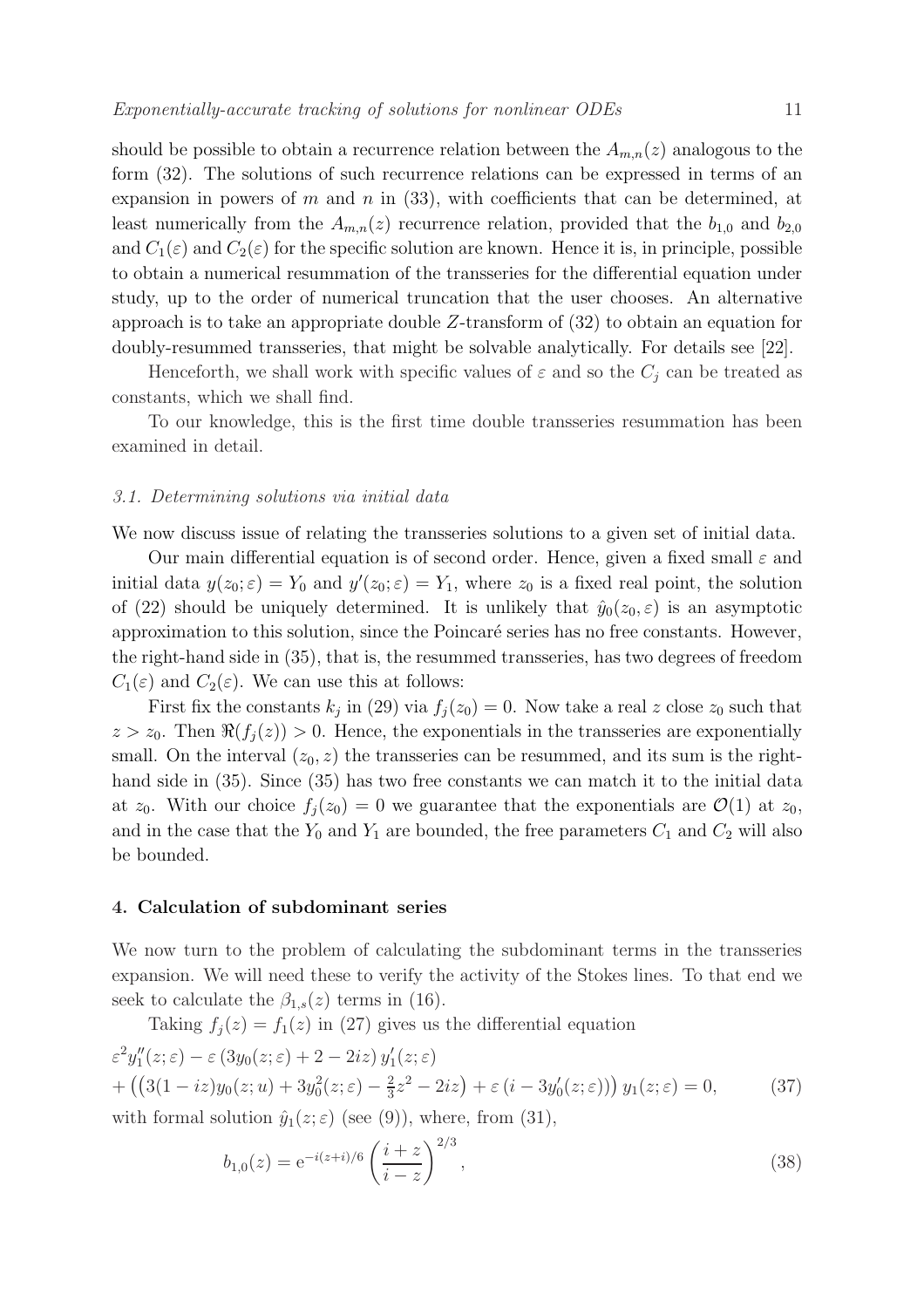Exponentially-accurate tracking of solutions for nonlinear ODEs 12

and for  $s \geq 0$ ,

$$
i(i-z)b'_{1,s+1}(z) + \frac{z^2 + 9}{6(z+i)}b_{1,s+1}(z)
$$
  
=  $b''_{1,s}(z) - 3\sum_{p=0}^{s} (b'_{1,p}(z)a_{s+1-p}(z) + b_{1,p}(z)a'_{s+1-p}(z))$   

$$
-3i(z+i)\sum_{p=0}^{s} b_{1,p}(z)a_{s+2-p}(z) + 3\sum_{p=0}^{s} \sum_{q=p}^{s+2} b_{1,p}(z)a_{q-p}(z)a_{s+2-q}(z).
$$
 (39)

Note that (37) is a linear homogeneous equation. Hence, multiplying  $\hat{y}_1(z;\epsilon)$  by any arbitrary power series in powers of  $\varepsilon$  will also give a formal solution. This is reflected in the fact that recurrence relation (39) requires an integration to determine each  $b_{1,s}$ ,  $(s \geq 1)$ . Each  $b_{1,s}$  will contain an arbitrary integration constant. The constants of the integration for the  $b_{1,s}(z)$  in (39) are chosen as follows. We choose in the representation  $b_{1,s}(z) = b_{1,0}(z)\tilde{b}_{1,s}(z)$  in the local expansion for  $\tilde{b}_{1,s}(z)$  at  $z = -i$ , the constant term equal to zero. There is no deep reason for this choice, it just determines the  $b_{1,s}(z)$ uniquely. The consequences are fully accounted for as follows.

When  $|z| < 1$ , the  $b_{1,s}(z)$  terms are connected to the growth of the coefficients  $a_n(z)$ by:

$$
a_n(z) \sim \sum_{k=0}^{\infty} \frac{K_{1,k}}{2\pi i} \sum_{s=0}^{\infty} \frac{b_{1,s}(z)\Gamma(n-s-k+\mu_1)}{(f_1(z))^{n-s-k+\mu_1}},
$$
\n(40)

as  $n \to \infty$ . The  $K_{1,k}$  are Stokes multipliers to be determined, their values are related to the choice of arbitrary constants of integration in (39). Different choices of contants will lead to compensating values of the Stokes multipliers  $K_{1,k}$ . The parameter  $\mu_1$  is determined below.

Using (15) we reduce the double sum in (40) to a single sum

$$
a_n(z) \sim \frac{1}{2\pi i} \sum_{s=0}^{\infty} \frac{\beta_{1,s}(z) \Gamma(n - s + \mu_1)}{(f_1(z))^{n - s + \mu_1}},
$$
\n(41)

as  $n \to \infty$ .

We now demonstrate a general method to calculate the Stokes multipliers  $K_{1,k}$ .

Note that in (40), we can find both the  $a_n(z)$  and  $b_{1,s}(z)$  from recurrence relations (26) and (39) respectively. Hence the only unknowns are the Stokes multipliers  $K_{1,k}$ and  $\mu_1$  (which will be needed later). Numerical comparisons of the terms in (40) give

$$
K_{1,0} = \frac{2^{7/6} e^{5\pi i/12} \sqrt{\pi}}{\Gamma(\frac{1}{3})}, \quad \mu_1 = -\frac{1}{6}, \quad K_{1,1} = \frac{19}{72} i K_{1,0}.
$$
 (42)

We compute the other Stokes multipliers numerically via  $(40)$  by taking  $z = 0$ ,  $n = 115, \dots, 120$ , with 8 terms in the k-sum and 31 terms in the s sum. (The larger the values of n and s, the more accurate the results.) In this way we obtain 6 equations with the unknowns  $K_{1,2}, \dots, K_{1,7}$ . This set of linear algebraic equations can be solved numerically by standard techniques. The result is:

$$
K_{1,2} = -0.1841242284K_{1,0}, K_{1,3} = -0.2194925801iK_{1,0}, K_{1,4} = 0.4153980454K_{1,0}. (43)
$$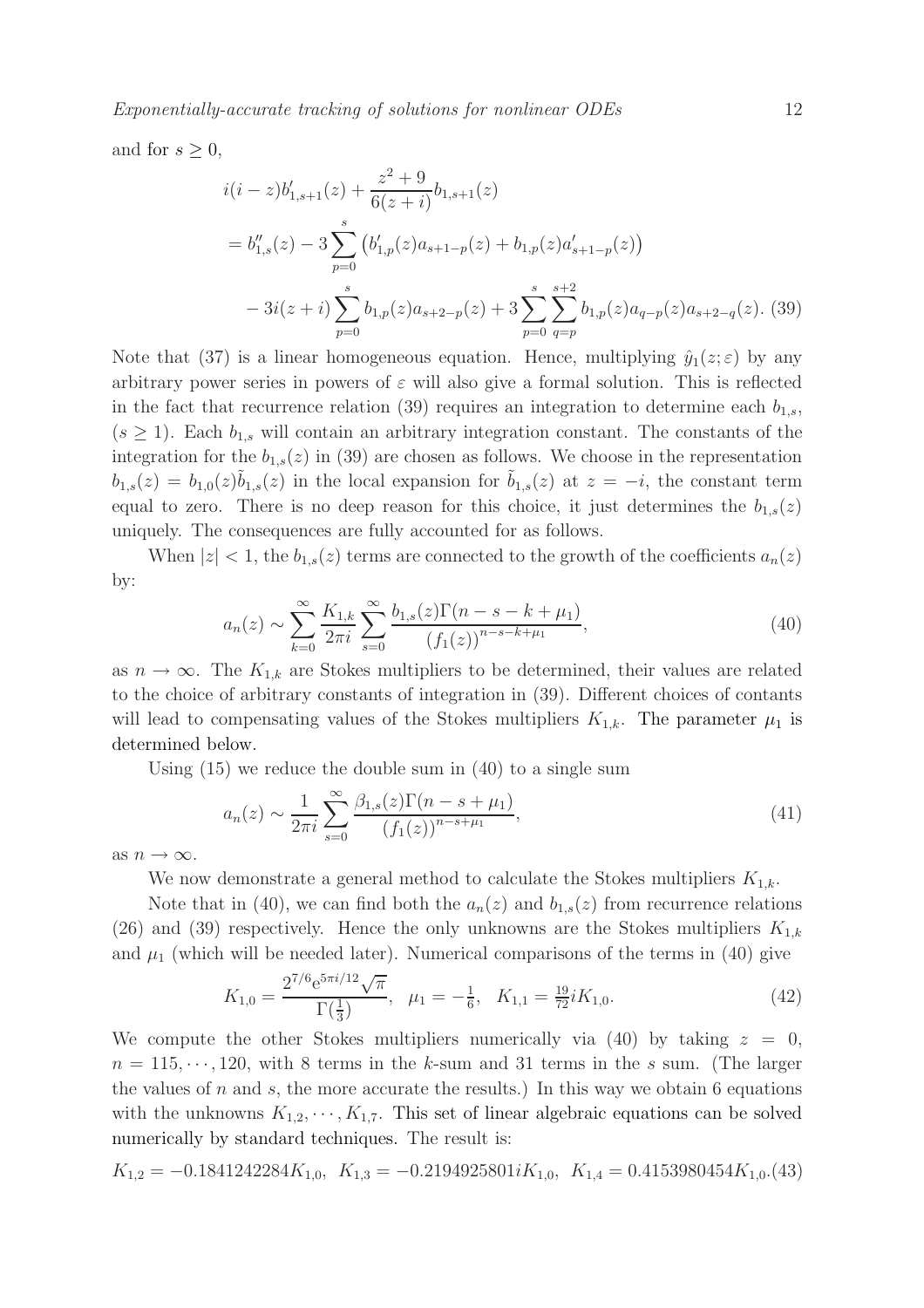Using  $K_{1,0}$  in the right-hand sides of these results makes the presentation a bit shorter. To show that the first part of (42) is correct, we study the coefficients  $a_s(z)$  near  $z = -i$ and write

$$
a_s(z) = \frac{A_s}{(z+i)^{2s-1}} + \mathcal{O}\left((z+i)^{2-2s}\right), \quad \text{as } z \to -i,
$$
 (44)

where  $A_1 = \frac{1}{3}$  $\frac{1}{3}$ . It follows from (26) that for  $s \geq 2$  we have

$$
iA_s + (2s - 3)A_{s-1} + \sum_{p=1}^{s-1} A_p A_{s-p} = 0.
$$
\n(45)

Hence, the formal expansion

$$
\hat{v}(z) = \sum_{s=1}^{\infty} \frac{A_s}{z^s},\tag{46}
$$

is a solution of the Riccati equation

$$
-2v'(z) + \left(i - \frac{1}{z}\right)v(z) + v^2(z) - \frac{i}{3z} = 0.
$$
 (47)

It is not difficult to verify that the Borel-Laplace transform [13] of asymptotic expansion  $\hat{v}(z)$  is

$$
v(z) = \frac{-2\frac{d}{dz}\left(\sqrt{z}U(\frac{2}{3}, \frac{3}{2}, \frac{iz}{2})\right)}{\sqrt{z}U(\frac{2}{3}, \frac{3}{2}, \frac{iz}{2})},\tag{48}
$$

where  $U(a, b, z)$  is the confluent hypergeometric U-function ([23] §13.2). Since the Stokes constants for the functions in  $(48)$  are known (see  $(13.2.12)$  in  $[23]$ ) it follows that

$$
A_n \sim \frac{2\Gamma(n - \frac{1}{6})}{\Gamma(\frac{1}{6})\Gamma(\frac{2}{3})\left(-i/2\right)^{n-1}}, \quad \text{as } n \to \infty.
$$
 (49)

Combining (40) with (44) and (49), it follows that the first two identities in (42) hold. Analytical verification of the higher order  $K_{1,k}$ ,  $k > 1$  may also be possible.

We remark that using the techniques of exponential and hyper- asymptotics it is normally possible systematically to calculate numerical approximations to Stokes multipliers arising from differential equations as we have done in (43). In this case we are able to confirm the analytical form of  $K_{1,0}$  due to the form of the original differential equation. Even if an analytical expression for  $K_{1,0}$  could not be obtained, the above method (extended to 8 unknowns by including two more equations of the form (40) with  $n = 121, 122$ ) still provides consistent numerical values for all the Stokes constants.

# 5. Calculation of sub-subdominant series

A necessary condition for the existence of a higher order Stokes phenomenon (and so the ability of a Stokes line to end at a regular point in the plane) is the presence of three different exponential behaviours. In this context these translate to a dominant, subdominant and sub-subdominant contribution. In previous sections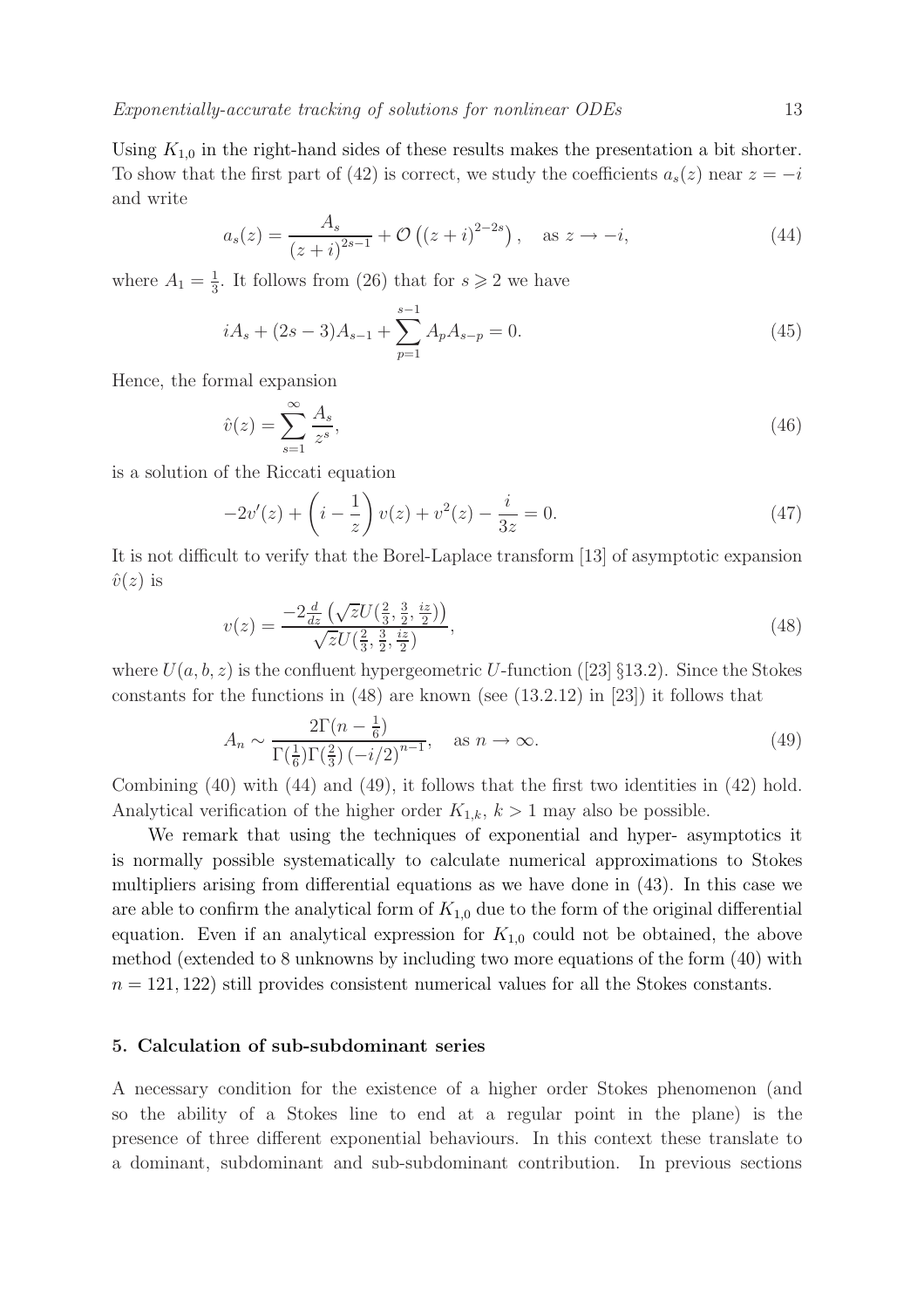we have calculated the former two. In this section we calculate the latter, the subsubdominant coefficients  $\beta_{2,s}(z)$  of (65).

Their contribution to the asymptotics of solutions is sub-subdominant in regions of the complex z-plane when  $\Re\{(u(f_2(z) - f_1(z))\} > 0$  (where  $\varepsilon > 0$ ,  $\Re(z) > 0$  and  $\Im(z) < 1$ ) but will grow to dominate the asymptotics near  $z = 0$ .

There are two ways in which the  $\beta_{2,s}(z)$  series can appear in the asymptotics of a solution. First they may be switched on across a Stokes line by the  $a_s(z)$  series (in this case the half line  $z > 1$ ). Secondly the  $\beta_{1,s}(z)$  series may switch them on where  $(f_2(z) - f_1(z))/\epsilon > 0$ , in this case line (b) of figure 2.

The  $i - z$  in (38), and hence in  $\beta_{1,0}(z)$  and (66), indicates that  $z = i$  is a turning point: in (66) the right-hand side has a singularity at  $z = i$  but the left-hand side is analytic at this point. One way to circumvent this is to require that the optimal number of terms in the  $\beta_{1,s}(z)$  series has to be zero when  $z = i$ . Hence we need  $f_1(i) = f_2(i)$ , that is,

$$
f_2(z) = 2z.\tag{50}
$$

Taking  $f_i(z) = f_2(z)$  in (27) gives us the differential equation

$$
\varepsilon^2 y_2''(z;\varepsilon) - \varepsilon (3y_0(z;\varepsilon) + 4) y_2'(z;\varepsilon) +
$$
  
\n
$$
\left( \left( 6y_0(z;\varepsilon) + 3y_0^2(z;\varepsilon) + \frac{1}{3}z^2 + 3 \right) - 3\varepsilon y_0'(z;\varepsilon) \right) y_2(z;\varepsilon) = 0,
$$
\n(51)

with formal solution  $\hat{y}_2(z;\epsilon)$  (see (9)), where, from (31),

$$
b_{2,0}(z) = e^{-iz/3} \left(\frac{i+z}{i-z}\right)^{1/3},\tag{52}
$$

and for  $s \geq 0$ ,

$$
i(z-i)b'_{2,s+1}(z) - \frac{z^2+3}{3(z+i)}b_{2,s+1}(z)
$$
  
=  $b''_{2,s}(z) - 3\sum_{p=0}^{s} (b'_{2,p}p(z)a_{s+1-p}(z) + b_{2,p}(z)a'_{s+1-p}(z))$   
+  $6\sum_{p=0}^{s} b_{2,p}(z)a_{s+2-p}(z) + 3\sum_{p=0}^{s} \sum_{q=p}^{s+2} b_{2,p}(z)a_{q-p}(z)a_{s+2-q}(z).$  (53)

For values of z outside the cardioid in figure 1, these terms are connected to the growth of the coefficients  $a_n(z)$  by the resurgence expansion:

$$
a_n(z) \sim \sum_{k=0}^{\infty} \frac{K_{2,k}}{2\pi i} \sum_{s=0}^{\infty} \frac{b_{2,s}(z)\Gamma(n-s-k+\mu_2)}{(f_2(z))^{n-s-k+\mu_2}},
$$
\n(54)

as  $n \to \infty$ . The  $b_{1,s}(z)$  series in (14) is also present in this region but are asymptotically dominated by the  $b_{2,s}(z)$  for large |z|.

The constants of the integration in (53) are chosen as follows: by writing  $b_{2,s}(z) =$  $b_{2,0}(z)\tilde{b}_{2,s}(z)$  where

$$
\tilde{b}_{2,s}(z) \sim \sum_{p=-s}^{\infty} \frac{e_{p,s}}{z^p}, \qquad z \to \infty
$$
\n(55)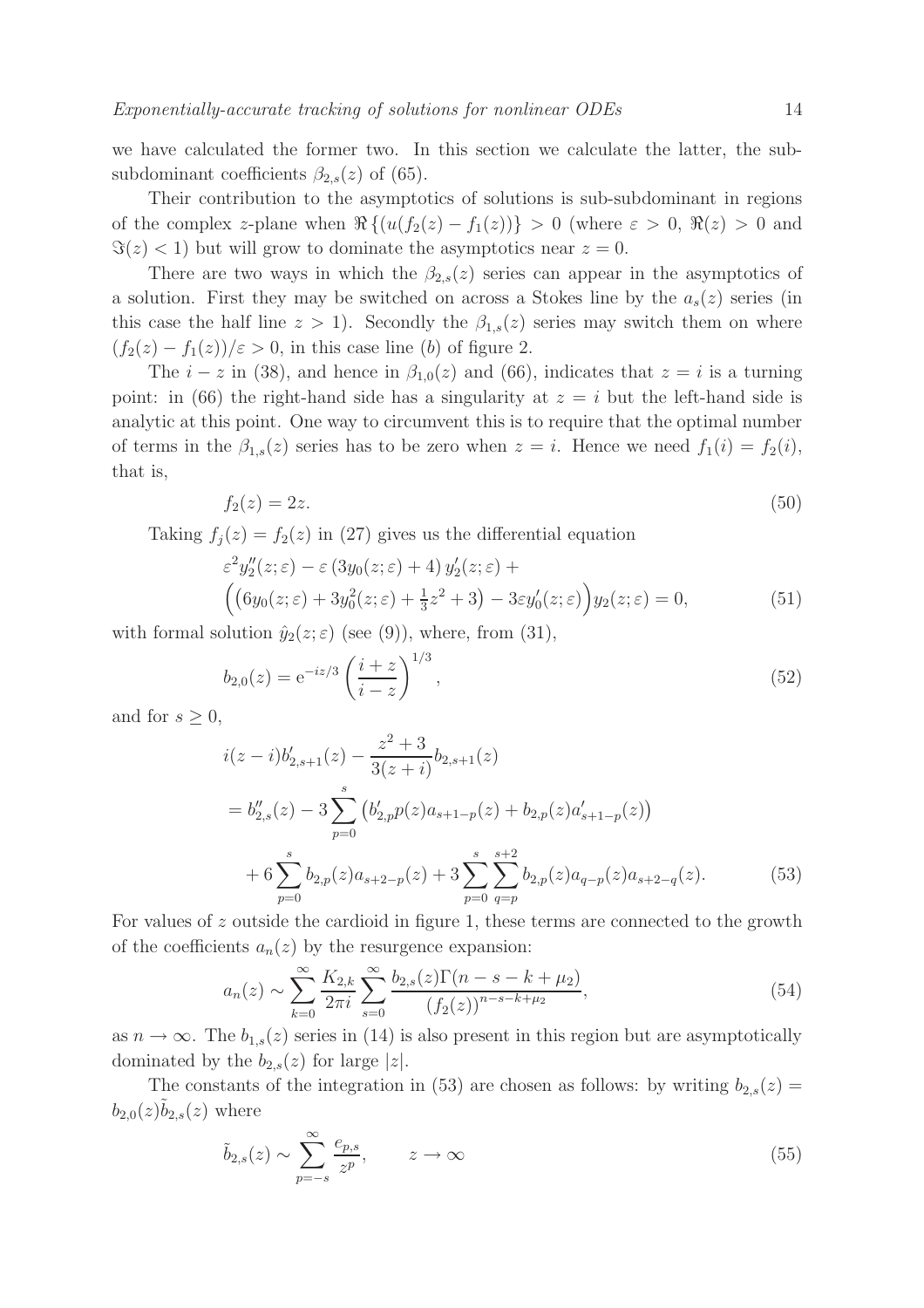and choosing the constant term  $e_{0,s}$  to be equal to zero. Again, alternative choices for the constants of integration lead to compensating values of the Stokes multipliers. We remark that the choice  $e_{0,s} = 0$  leads to numerically stable calculations.

Once again, we know all the terms in (54) except for the Stokes multipliers  $K_{2,k}$ and  $\mu_2$ . Numerical comparisons give  $\mu_2 = 0$ ,

$$
K_{2,0} = 2\sqrt{3}e^{5\pi i/6}, \quad K_{2,1} = \frac{i}{6}K_{2,0}.
$$
\n(56)

Using again (15) reduces the double sum in (54) to a single sum

$$
a_n(z) \sim \frac{1}{2\pi i} \sum_{s=0}^{\infty} \frac{\beta_{2,s}(z) \Gamma(n-s)}{(f_2(z))^{n-s}},
$$
\n(57)

as  $n \to \infty$ .

We compute the other Stokes multipliers  $K_{2,k}$  numerically via (54) by taking  $z = 4 + 4i$ ,  $n = 115, \dots, 120$ , with 8 terms in the k-sum and 31 terms in the s sum. (Again the larger the values of n and s, the greater the accuracy.) In this way we obtain 6 equations with the unknowns  $K_{2,2}, \cdots, K_{2,7}$  and the result is:

$$
K_{2,2} = 0.0231481481K_{2,0}, K_{2,3} = -0.0034722220iK_{2,0}, K_{2,4} = -0.0007160438K_{2,0}. (58)
$$

Using  $K_{2,0}$  in the right-hand sides of these results again makes the presentation a bit shorter. In the absence of an analytical representation for  $K_{2,0}$  the numerical values of the  $K_{i,j}$  could be found by extending the number of equations in the numerical system based on (54) by two (e.g.,  $n = 121, 122$ ) to calculate  $K_{2,0}$  and  $K_{2,1}$  numerically.

We can verify that  $\mu_2 = 0$  and  $K_{2,0} = 2\sqrt{3}e^{5\pi i/6}$  analytically by considering the asymptotic expansion of the  $b_{1,n}(z)$  in terms of the  $b_{2,s}(z)$ , as follows.

We first determine the Stokes multiplier of  $f_1$  switching on  $f_2$ . The local behaviour of the coefficients  $b_{1,n}(z)$  near  $z = i$  follows from (38) and (39):

 $b_{1,n}(z) \sim d_n (z - i)^{-2n - 2/3}$ , as  $z \to i$ , where  $2i(n+1)d_{n+1} = (2n + \frac{2}{3})$  $\frac{2}{3}$ )(2n+ $\frac{5}{3}$ )  $\frac{5}{3}$ ) $d_n$ .(59) Thus we have

$$
\Gamma(n+\frac{1}{3})\Gamma(n+\frac{5}{6})
$$

$$
d_0 = e^{1/3} \left(-2i\right)^{2/3}, \ d_n = \frac{\Gamma(n + \frac{1}{3})\Gamma(n + \frac{5}{6})}{\Gamma(\frac{1}{3})\Gamma(\frac{5}{6})n!} \left(-2i\right)^n d_0 \sim \frac{e^{1/3}}{\Gamma(\frac{1}{3})\Gamma(\frac{5}{6})} \left(-2i\right)^{n + \frac{2}{3}} \Gamma(n + \frac{1}{6}), (60)
$$

as  $n \to \infty$ . On the other hand

$$
b_{1,n}(z) \sim \frac{C_{21}}{2\pi i} \frac{b_{2,0}(z)\Gamma(n+\nu)}{(f_2(z) - f_1(z))^{n+\nu}}, \text{ as } n \to \infty.
$$
 (61)

1/3

where  $C_{21}$  is the Stokes multiplier relating to the switching on across Stokes line (b) (see figure 2) of the asymptotic expansion of  $y_2(z)$  by the asymptotic expansion of function  $y_1(z)$ .

Hence, by comparison of (60) and (61), we see that  $\nu = \frac{1}{6}$  $\frac{1}{6}$ . In addition, since

$$
\frac{b_{2,0}(z)\Gamma(n+\frac{1}{6})}{(f_2(z)-f_1(z))^{n+\frac{1}{6}}} \sim e^{1/3} \left(-2i\right)^{n+\frac{1}{2}} \Gamma(n+\frac{1}{6}) \left(z-i\right)^{-2n-2/3}, \text{ as } z \to i, (62)
$$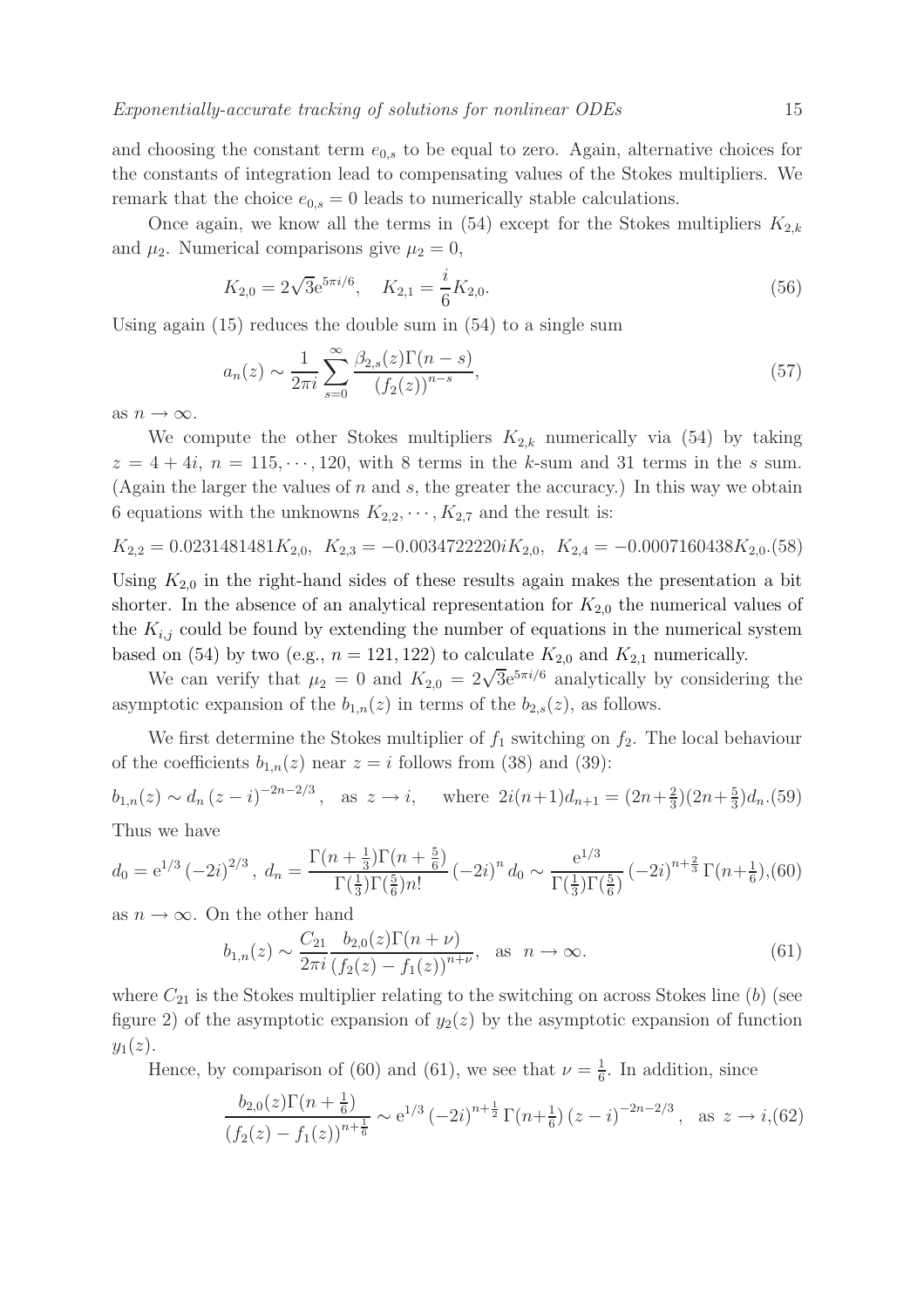Exponentially-accurate tracking of solutions for nonlinear ODEs 16

it follows that

$$
\frac{C_{21}}{2\pi i} = \frac{e^{-\pi i/12} 2^{1/6}}{\Gamma(\frac{1}{3}) \Gamma(\frac{5}{6})}.
$$
\n(63)

If one first crosses Stokes line (a) and then Stokes line (b),  $\hat{y}_0(z)$  first switches on  $K_{1,0}y_1(z)$  and then  $y_1(z)$  switches on  $C_{21}y_2(z)$ . Hence using (42), it follows that

$$
K_{2,0} = C_{21} K_{1,0} = 2\sqrt{3}e^{5\pi i/6}, \text{ and that } \mu_2 = \mu_1 + \nu = 0.
$$
 (64)

#### 6. Location and activity of Stokes and higher order Stokes curves

The purpose of this section is to discuss the Stokes phenomenon and HOS and the related resurgence properties in the late terms of the expansions of the solutions.

For the purpose of this section the  $C_i$  can be regarded as constants. If they were to be functions of  $\varepsilon > 0$ , this would have no effect on the discussion below.

From section 3 it seems that (22) has a two-parameter family of solutions with expansions that start

$$
y(z;\varepsilon) \sim e^{-f_0(z)/\varepsilon} \sum_{s=0}^{\infty} a_s(z) \varepsilon^s + C_1 e^{-f_1(z)/\varepsilon} \sum_{s=0}^{\infty} \beta_{1,s}(z) \varepsilon^{s+\frac{1}{6}} + C_2 e^{-f_2(z)/\varepsilon} \sum_{s=0}^{\infty} \beta_{2,s}(z) \varepsilon^s, (65)
$$

as  $\varepsilon \to 0^+$ , where in this paper  $f_0(z) \equiv 0$ .

The coefficients  $\beta_{1,s}(z)$  and  $\beta_{2,s}(z)$  satisfy recurrence relations and are found in sections 4 and 5. The presence of the power of  $1/6$  that appears in the  $\beta_{1,s}(z)$  series is explained in section 4. Higher order terms forming a transseries are also present, but it is sufficient for the time being to examine the properties of (65).

The two exponentially prefactored terms in (65) can be switched on in the complex z-plane as a result of Stokes phenomena involving the  $a_s(z)$ . The resurgence properties [13] of  $a_s(z)$  thus suggest an expansion of the form

$$
a_n(z) \sim \frac{1}{2\pi i} \sum_{s=0}^{\infty} \frac{\beta_{1,s}(z)\Gamma(n-s-\frac{1}{6})}{(f_1(z))^{n-s-\frac{1}{6}}} + \frac{1}{2\pi i} \sum_{s=0}^{\infty} \frac{\beta_{2,s}(z)\Gamma(n-s)}{(f_2(z))^{n-s}},\tag{66}
$$

as  $n \to \infty$ . This is (16) with  $\mu_1 = 1/6$  and  $\mu_2 = 0$ .

Using this expansion, we may determine  $k_1$ : note that since  $a_n(z)$  has a pole at  $z = -i$  of order  $2n-1$ , it follows from a comparison of (29) and (66) that  $k_1 = 0$  and so  $f_1(z) = -\frac{1}{2}$  $\frac{1}{2}i(z+i)^2$ .  $(67)$ 

In section 5 we have shown that  $f_2(i) = f_1(i)$  and hence  $k_2 = 0$ , thus  $f_2(z) = 2z$ .

Consider equation (65). It is well known, see for example [2], that the multipliers  $C_1, C_2$ , may change across an active Stokes line in the z plane. A Stokes line may occur at

$$
\mathfrak{S}(f_i(z) - f_j(z)) = 0, \qquad i \neq j. \tag{68}
$$

If a Poincar´e definition of the asymptotic expansion is used, traversal of anti-Stokes lines where  $\Re(f_i(z) - f_j(z)) = 0$ , may also lead to an apparent change of prefactors and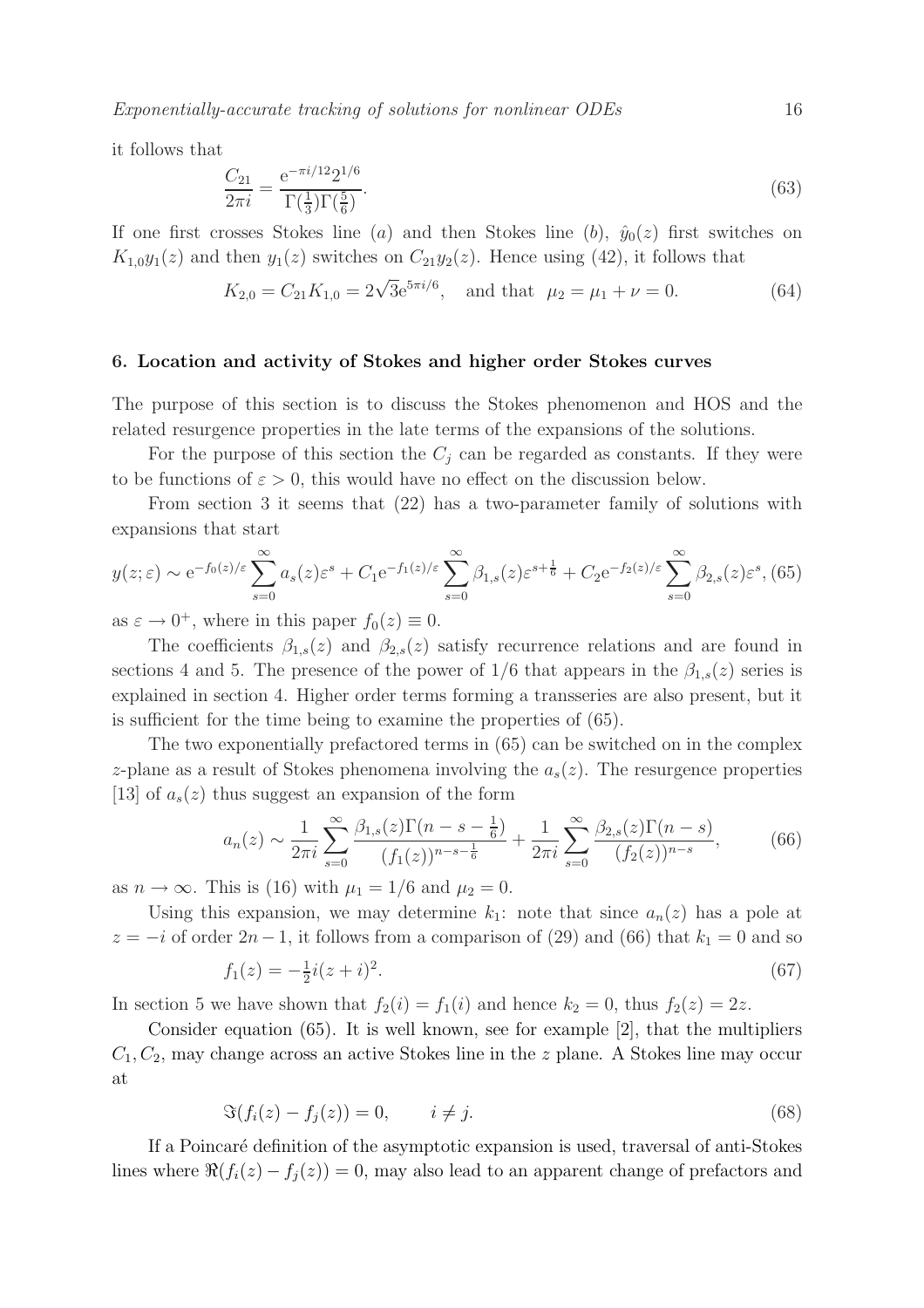

Figure 1. Active Stokes curves (the straight lines), higher order Stokes curve (the unit circle) for the asymptotic terms of (65) and the curve where  $|f_1(z)| = |f_2(z)|$  (the union of the "cardioid" outside and "teardrop" inside the unit circle). The dashed horizontal line is an inactive Stokes line (see below). The black dots at  $\pm i$  are turning points. The points  $\pm 1$  are regular points where Stokes lines cross.

the apparent form of asymptotic expansions as dominance changes. However this is an artefact of the exclusion of exponentially small terms in the Poincaré approach. The exponential asymptotic approach fundamentally extends the Poincaré both in terms of accuracy and uniformity and shows that there is no such change in prefactors of an exponentially accurate expansion across an anti-Stokes line.

Then, using (68), figure 1 shows the potential Stokes curves (straight lines) across which the multipliers  $C_1, C_2$ , of the asymptotic terms in (65) may change according to (68).

It is now known  $([4], [5], [6], [2], [1], [7])$ , that in the presence of three or more asymptotic contributions with independent exponential prefactors as in (65), knowledge of the existence and location of Stokes curves emanating from turning points alone is not sufficient to understand the global connection problem and resolve all the changes of the  $C_1$  and  $C_2$  as the z plane is traversed. Under these circumstances the activity of Stokes curves may be switched on or off at regular points in the z plane, leading to apparent extra or missing changes  $C_1$  and  $C_2$ .

One way to explain this is to introduce the concept of a higher order Stokes curve. This is the locus of points for which

$$
\left(\frac{f_0(z) - f_1(z)}{f_1(z) - f_2(z)}\right) > 0.
$$
\n(69)

It can be shown, see for example [2], that it is across such curves in the  $z$ -plane that the activity of a Stokes curve changes. We have termed such a change in activity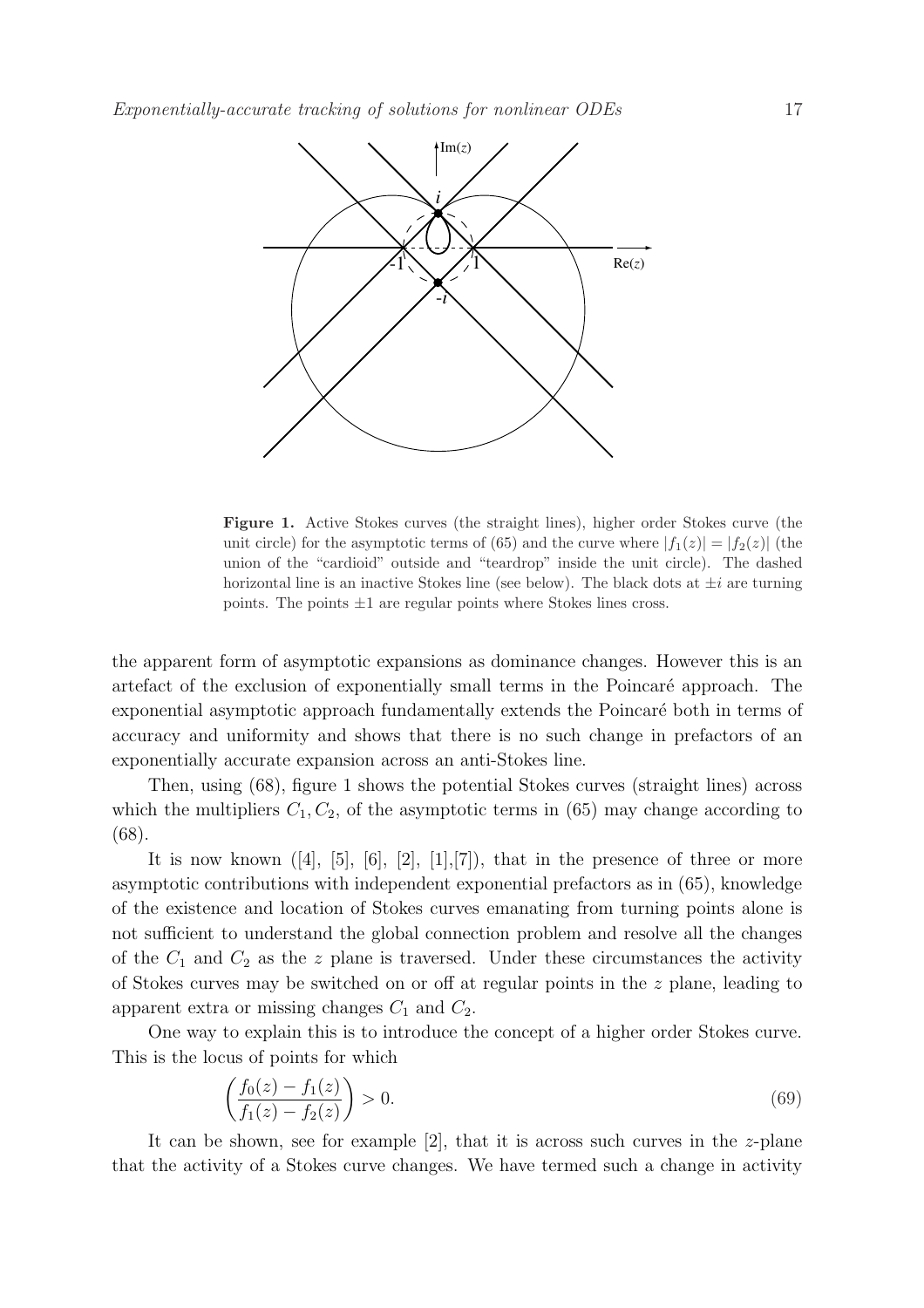of Stokes curve as a higher order Stokes Phenomenon.

Stokes curves usually connect turning points, or turning points and infinity. Turning points are where the exponents in the exponential prefactors degenerate and the coefficients in asymptotic series diverge.

A consequence of the change in activity of a Stokes curve across a higher order Stokes curve is that the inactive continuation of the Stokes curve may encounter a point that should otherwise be a turning point where  $f_i(z) = f_i(z)$ , but where the terms in (65) do not diverge. Such points are called virtual turning points ([5], [6], [7]).

Virtual turning points have been shown [7] to be associated with the presence of "smoothed shocks", where there is a rapid (monotonic) local transition between different values of the solution. All of these effects can be studied by considering the related singularity structure in the Borel plane representation of the problem. When a higher order Stokes phenomenon takes place, some of the singularities in the Borel plane move to different Riemann sheets. For details see, for example [2].

Which of Stokes curves are active and where depends on the initial data taken for the specific solution of (22) and location of that data.

For the specific  $f_j(z)$  studied, the higher order Stokes curve (69) corresponds to the circle  $|z|=1$ .

The relative dominance of the two divergent series in the right hand side of (66) changes as the curve  $|f_1(z)| = |f_2(z)|$  is crossed. This curve is the union of the "cardioid" and "teardrop" shapes in figure 1(outside and inside, respectively the unit circle). Inside the teardrop,  $|f_1(z)| > |f_2(z)|$ . Outside the cardioid  $|f_1(z)| > |f_2(z)|$ . In the remaining region we have  $|f_1(z)| < |f_2(z)|$ .

Inside the higher order Stokes curve the series in  $\beta_{2,s}(z)$  cannot be present in (66). Otherwise, since  $f_2(0) = 0$ ,  $a_n(z)$  would blow up at the origin, which they do not. In section 5 we have shown that this series is present in (66) outside the higher order Stokes curve, where  $|z| > 1$ .

Hence outside the cardioid region the  $\beta_{2,s}(z)$  series dominates the  $\beta_{1,s}(z)$  series in (66). Conversely inside the cardioid the series in  $\beta_{1,s}(z)$  dominates the right hand side of (66). (Since the  $\beta_{2,s}(z)$  is absent inside the higher order Stokes curve, in this case the teardrop portion of the curve is irrelevant.)

Note that there are turning points at both  $-i$  and  $+i$ . The former occurs because  $f_1(-i) = f_0(-i) = 0$ . The latter occurs because  $f_2(i) = f_1(i)$ . Note that in the region  ${z \in \mathbb{C} : \Re z > 0 \text{ and } |\Im z| < 1},$  the asymptotic terms prefactored by  $e^{-f_0(z)/\varepsilon}$  dominate those prefactored by  $e^{-f_1(z)/\varepsilon}$ , which in turn dominate those prefactored by  $e^{-f_2(z)/\varepsilon}$ . The latter terms are thus not just subdominant, but sub-subdominant. If these terms were to be neglected, then not only the presence of the turning point at  $z = +i$  would be overlooked, but the Stokes line emanating from it would also evaporate. An immediate consequence of this would be that in passing from  $z > 1$  to  $z < 1$ , no contribution from series prefactored by  $e^{-f_2(z)/\epsilon}$  could be switched on. This would result in a totally incorrect approximation to the solution for values of  $z < 0$ , where the e<sup>-f<sub>2</sub>(z)ε</sup> terms dominate the asymptotics.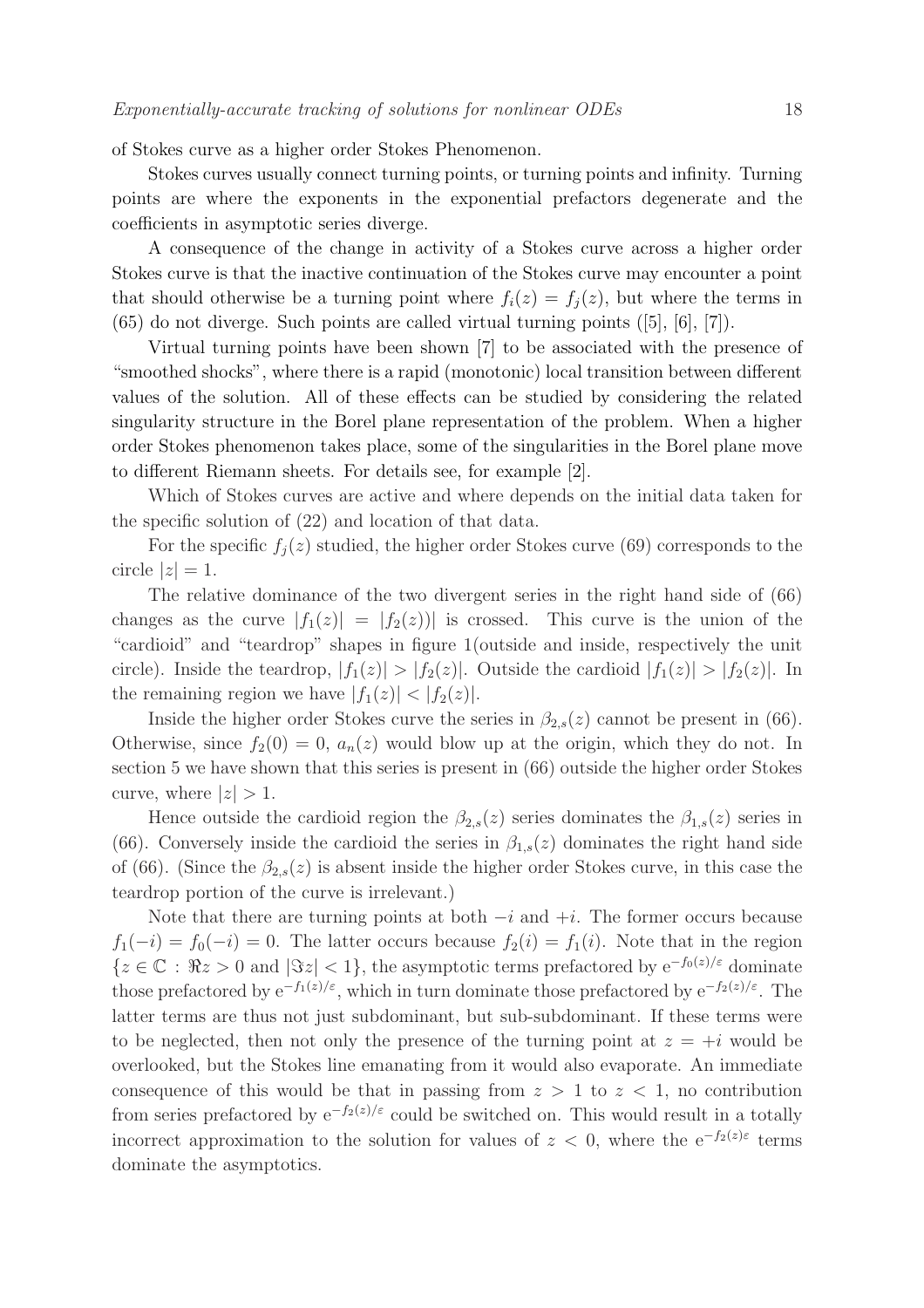#### 7. Exponential sensitivity to initial data: locking-on to the chosen solution

Before we further explore the asymptotic details of the solutions, we must first address a significant numerical issue, generically encountered in nonlinear odes: the exponential sensitivity to initial data.

Clearly it is possible to substitute chosen initial data into a solver routine to generate numerical solutions of  $(22)$ , up to the accuracy of the algorithm.

However our goal is to compare the exponentially asymptotic approximations with specific numerical solutions, first to demonstrate the validity of the asymptotics, secondly to confirm the asymptotic predictions of the activity of Stokes lines and the presence of a higher order Stokes phenomenon and thirdly (and consequently) to provide a general analytical asymptotic explanation of the underlying solutions. We therefore have to make sure that the initial data and algorithms for the numerical routines are consistent and calibrated with the analytical asymptotic approximations.

We seek to track the numerical solution that has the formal expansion (3) with  $a_0(z) = \alpha_-(z)$  and with  $C_1 = C_2 = 0$  in (65). This is a solution for which there are no exponentially small contributions prefactored by  $e^{-f_j(z)/\varepsilon}$ ,  $j=1,2$  present at the initial data point. We thus have to find the correct initial data that will (up to the accuracy of the numerical solver) generate this specific solution. This is a subtle point that is easy to overlook.

For a wide class of asymptotic expansions, it is known that if they are "optimally" truncated at the term that is smallest in magnitude, they can generate exponential accurate approximations [3]. Guided by this, when seeking to track a specific numerical solution to a (nonlinear) equation that is exponentially sensitive to initial data, a first thought might be to seed a numerical solver routine with initial conditions based on an optimal truncation of the asymptotic expansion we wish to follow.

However for (22) this proves not to be sufficient. We have to move to a higher level of precision in the specification of the initial data that is sufficient to resolve the presence or otherwise of any sub-subdominant exponential contribution. Fortunately, hyperasymptotics ([9], [10], [11], [13], [14], [15]) provides the solution. For details on the optimal number of terms and hyperasymptotics for nonlinear ordinary differential equations see [14] and [15]. The general formula for the optimal number of terms and other hyperasymptotic formulae we use here are summarised in appendix A.

First we demonstrate the inadequacies of the conventional asymptotic and optimal truncation approaches.

Optimally truncated asymptotic expansions have exponentially small error estimates (see, e.g., [13], [14] and [15]). The optimal number of terms in the asymptotic expansion  $\hat{y}_0(z)$  depends on the active small exponentials, i.e., those that can have their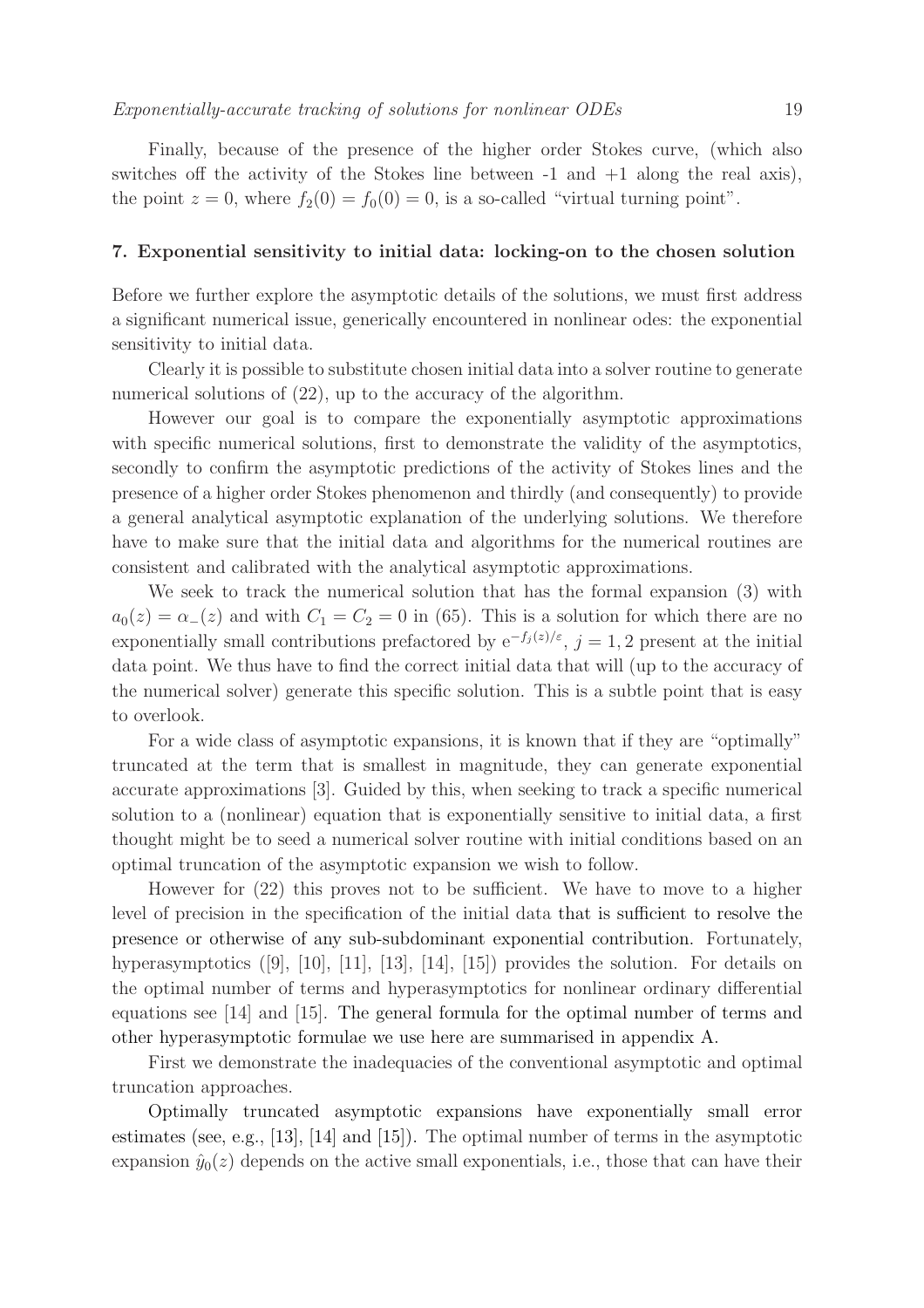coefficient changed in a sector containing  $z$  via a Stokes phenomenon (but in this case are not yet contributing at the initial data point  $z_0$  where  $C_1$  and  $C_2$  are currently both 0). The exponentials are  $\exp(-f_j(z)/\varepsilon)$ ,  $j = 1, 2$ , and hence, the optimal number of terms in  $\hat{y}_0(z)$  is approximately  $\min(|f_1(z)/\varepsilon|, |f_2(z)/\varepsilon|)$ , at a point z. However, for  $|z|$  < 1 the  $\beta_{2,s}(z)$  cannot be present in (66) (due to the lack of divergence of  $a_n(0)$ ) and for  $|z| < 1$  the optimal number of terms in  $\hat{y}_0(z)$  is approximately  $|f_1(z)/\varepsilon|$ . Hence, for  $|z|$  < 1 the optimally truncated expansion for the chosen  $y(z;\varepsilon)$  is

$$
y(z; \varepsilon) = \sum_{s=0}^{N-1} a_s(z) \varepsilon^s + \mathcal{O}\left(e^{-N}\right), \text{ as } \varepsilon \to 0^+, \quad N = \lfloor |f_1(z)/\varepsilon| \rfloor, \tag{70}
$$

where  $|| \cdots ||$  denotes the integer part, see (A.2).

First, we show that a naïve asymptotic approach is not sufficient.

If we take  $\varepsilon = \frac{1}{10}$ , start at the point  $z_0 = 0.8$  and take only 4 terms in the asymptotic approximation (which is not an optimal truncation) we have

$$
y(z_0; \frac{1}{10}) \approx \sum_{s=0}^{3} a_s(z_0) \varepsilon^s \approx -0.98325330 + 0.22606915i,
$$
 (71)

$$
y'(z_0; \frac{1}{10}) \approx 0.01007179 + 0.35987558i. \tag{72}
$$

We use a Taylor series method (see  $\S 3.7(ii)$  in [23]) to integrate the differential equation, here using 500 steps and 10 Taylor coefficients to walk from  $z_0 = 0.8$  to  $z_1 = 0.3$ . (The accuracy of this will be confirmed below.) The result is

$$
y(z_1; \frac{1}{10}) \approx 1.91634981 - 0.21149378i. \tag{73}
$$

As no Stokes lines have been crossed in the interval  $[z_1, z_0]$  (see figure 1), the solution that we are looking for should still have the same form of asymptotic expansion (71). Hence, the 'exact' solution should be approximated asymptotically by

$$
y(z_1; \frac{1}{10}) \approx \sum_{s=0}^{4} a_s(z_1) \varepsilon^s \approx -0.99703133 + 0.05045106i,
$$
 (74)

(where we have taken 5 terms here as  $N = ||f_1(z_1)/\varepsilon|| = 5$ ).

Clearly the numerical results (73) and (74) are very different. Either something has gone wrong during the numerical integration and/or a naïve Poincaré approximation is insufficient.

Thence, we turn to initial data specified at  $z_0 = 0.8$  by an asymptotic expansion truncated at the optimal number of terms,  $N = ||f_1(z_0)/\varepsilon|| = 8$ . We have

$$
y(z_0, \frac{1}{10}) \approx \sum_{s=0}^{7} a_s(z_0) \varepsilon^s \approx -0.98354251 + 0.22566150i,
$$
 (75)

$$
y'(z_0, \frac{1}{10}) \approx 0.01326763 + 0.36006092i. \tag{76}
$$

The same numerical integration procedure then generates

$$
y(z_1, \frac{1}{10}) \approx -1.46444502 + 1.53563049i. \tag{77}
$$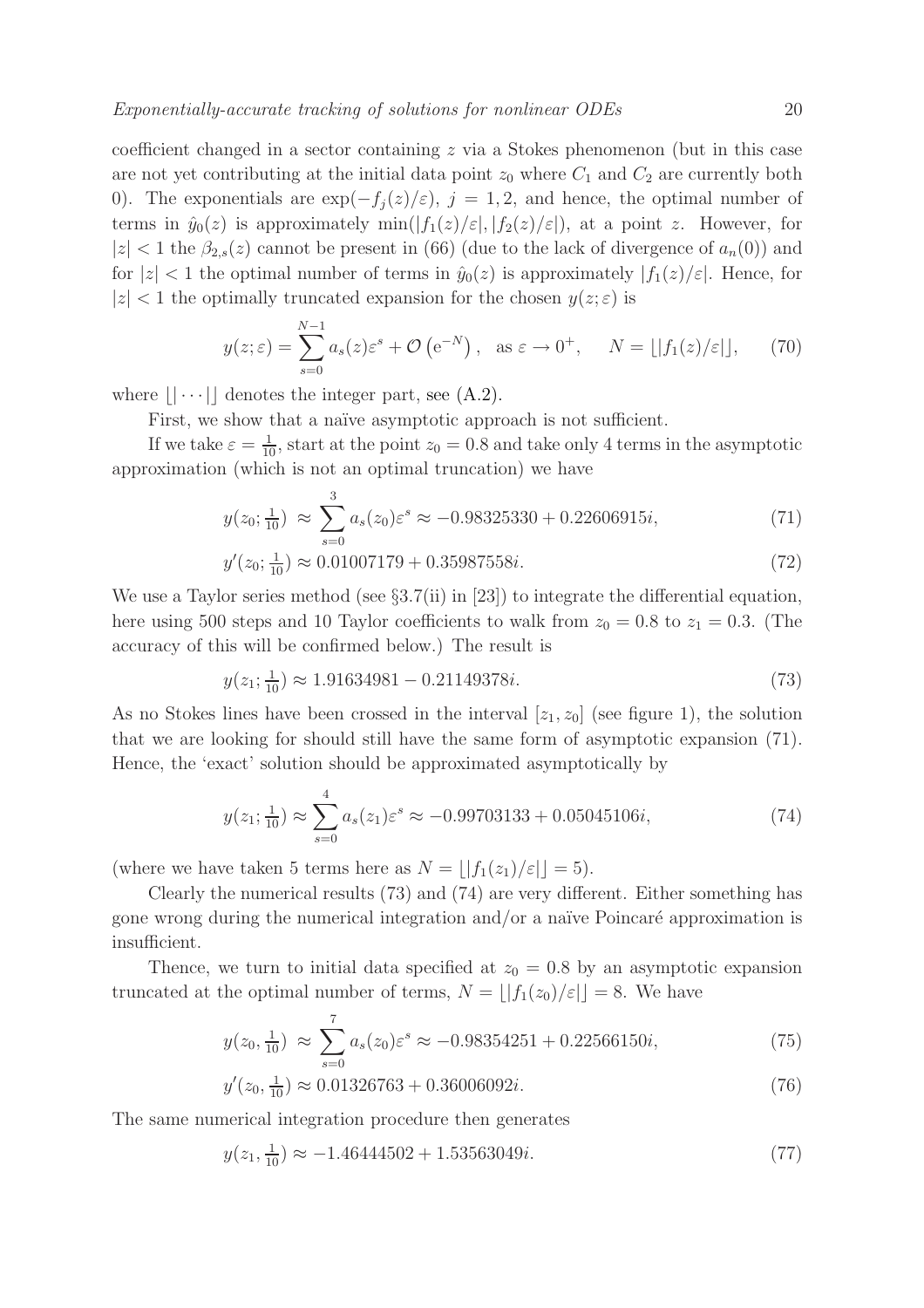Hence, there is hardly an improvement, even with optimally truncated, exponentially accurate approximations for the initial data.

An obvious cause for this lack of agreement could be that the numerical integration algorithm is not sufficiently accurate. However we can confirm that this is not (systematically) the case and resolve the contradiction by going beyond optimal truncation and employing a hyperasymptotic approach. Such an approach can generate expansions of better-than-exponential accuracy, that can be used to unambiguously resolve the presence, or not, of exponentially small contamination in the exponential data arising from the terms prefactored by  $C_1$  and  $C_2$  in (35).

For details on hyperasymptotic expansions and the definition of the hyperterminant function  $F^{(1)}$ , see appendix A.

The level 1 hyperasymptotic expansion for  $y(z;\epsilon)$  with  $C_1 = C_2 = 0$  is

$$
y(z;\varepsilon) = \sum_{s=0}^{N-1} a_s(z_0) \varepsilon^s + \frac{\varepsilon^{N-1}}{2\pi i} \sum_{m=0}^{M-1} \beta_{1,s}(z) F^{(1)}\left(\frac{1}{\varepsilon}; \frac{N-s-\frac{1}{6}}{-f_1(z)}\right) + \mathcal{O}\left(e^{-N}\right), \text{ as } \varepsilon \to 0^+, (78)
$$

where  $M = \min(|f_1(z)/\varepsilon|, |(f_1(z) - f_2(z))/\varepsilon|), N = |f_1(z)/\varepsilon| + M$ .

If we start with the level 1 hyperasymptotic approximation to the initial data at  $z_0 = 0.8$  with  $\varepsilon = \frac{1}{10}$ , we thus have

$$
y(z_0, \frac{1}{10}) \approx \sum_{s=0}^{15} a_s(z_0) \varepsilon^s + e^{\pi i/3} \frac{\varepsilon^{15}}{2\pi i} \sum_{s=0}^7 \beta_{1,s}(z_0) F^{(1)}\left(\frac{1}{\varepsilon}; \frac{16-s-\frac{1}{6}}{-f_1(z_0)}\right)
$$
  

$$
\approx -0.98359559 + 0.22575467i,
$$
  

$$
y'(z_0, \frac{1}{10}) \approx 0.01263472 + 0.35905425i.
$$
 (79)

Note the  $e^{\pi i/3}$  in front of the  $F^{(1)}$  sum. This is a consequence of the multi-valuedness of the  $\sigma$  power in  $(A.9)$ .

Using these initial values in the numerical integration yields

$$
y(z_1, \frac{1}{10}) \approx -0.99658777 + 0.05046433i. \tag{80}
$$

A comparison of (74) with (80) confirms that, at least on the interval  $z_1 < z < z_0$ the hyperasymptotic precision in the initial data allows us to accurately compare the numerical and analytical solution. By implication this also suggests that the numerical algorithm is relatively accurate and stable.

If we wished to continue the numerical tracking over larger regions of the  $z$ -plane, further hyperasymptotic refinement of the initial data might be required. The procedure for higher level hyperasymptotic approximation of functions at  $z_0$  can be found in [13].

It might be a bit surprising that optimal truncation is not enough. To understand why we consider further the initial data (75). This is a perfectly valid set of initial data, but not for the solution we wish to track asymptotically. Just what is the solution corresponding to (75)?

We compare the results obtained from the initial data (75) with the better-thanexponentially accurate hyperasymptotic representation (79) at the initial point  $z_0$  via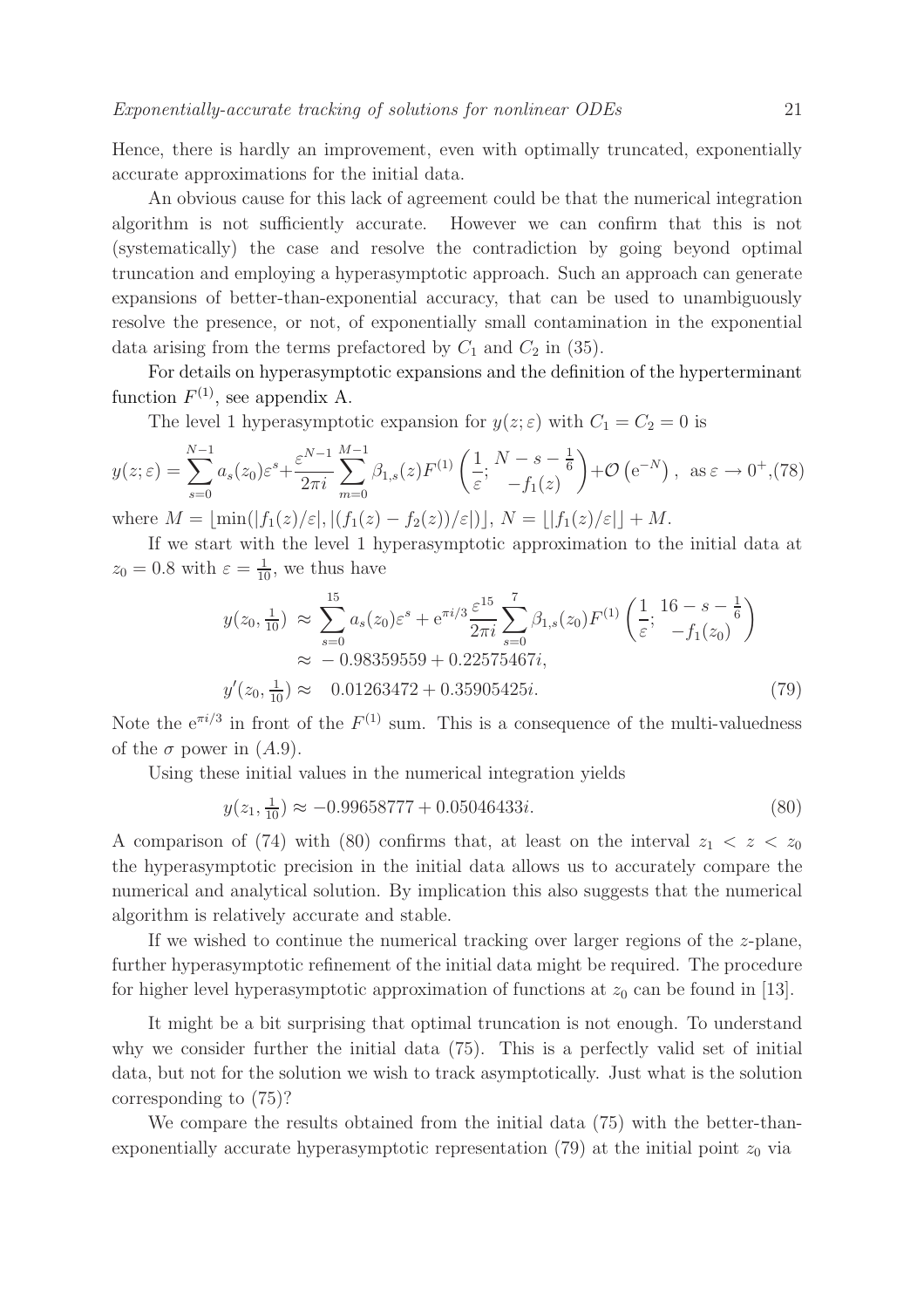$$
-0.98354251 + 0.22566150i = -0.98359559 + 0.22575467i
$$
  
+  $C_1 e^{-f_1(z_0)/\varepsilon} \sum_{s=0}^{7} \beta_{1,s}(z_0) \varepsilon^s + C_2 e^{-f_2(z_0)/\varepsilon} \beta_{2,0}(z_0),$  (81)  
0.01326763 + 0.36006092i = 0.01263472 + 0.35905425i  
+  $\frac{d}{dz} \left( C_1 e^{-f_1(z_0)/\varepsilon} \sum_{s=0}^{7} \beta_{1,s}(z_0) \varepsilon^s + C_2 e^{-f_2(z_0)/\varepsilon} \beta_{2,0}(z_0) \right).$  (82)

Note that on the right-hand side of (81) the first numerical term was obtained in (79), and the second series on the right-hand side of (81) is an optimally truncated series. The accuracy of these expansions makes the final sub-subdominant term numerically just visible. If we were to consider more terms in the  $C_2$  part of  $(81)$ , we would have to go to even higher precision and use a level 2 hyperasymptotic expansion [9], [13].

We can solve this system of equations and obtain

$$
C_1 = 0.24612117 + 0.09937446i, \qquad C_2 = 122.25743 + 10.11636i. \tag{83}
$$

Using these values in the resummed transseries approximation (35) we have

$$
a_0(z_1) + \frac{C_1\beta_{1,0}(z_1)e^{-f_1(z_1)/\varepsilon} + C_2\beta_{2,0}(z_1)e^{-f_2(z_1)/\varepsilon}}{1 + C_1\beta_{1,0}(z_1)e^{-f_1(z_1)/\varepsilon}/f'_1(z_1) + C_2\beta_{2,0}(z_1)e^{-f_2(z_1)/\varepsilon}/f'_2(z_1)}
$$
  
= -1.4779361 + 1.5940551*i*. (84)

This result is much closer at  $z_1$  to the numerically integrated result (77). Hence we conclude that the initial data (75) is consistent with an asymptotic approximation with the approximate values for  $C_1$  and  $C_2$ , (83).

The magnitude of  $C_2$  shows that by the end of the numerical integration at  $z_1$ , although we are still in a region where the exponentials are small, the combination  $C_2e^{-f_2(z_1)/\varepsilon}$  can be numerically significant.

This illustrates a further significant point. Although z-dependent exponential contributions in transseries (or their resummations) may be asymptotically subdominant, the z-independent constants  $C_1$  and  $C_2$  associated with them may be sufficiently large in magnitude that they are, nevertheless, numerically significant.

Exponential sensitivity of (nonlinear) problems to initial data is a well-known problem. However the results of this section demonstrate how a hyperasymptotic approach might, in principle, be used to track specific solutions over a finite interval.

#### 8. Numerical verification of activity of Stokes lines

We now verify numerically the form of the asymptotics and the numerical values of the Stokes constants, together with the activity of Stokes lines (a) and (b) in figure 2. It is possible to check the activity of the other Stokes lines in figure 2 in a similar way to what follows, using alternative comparison points.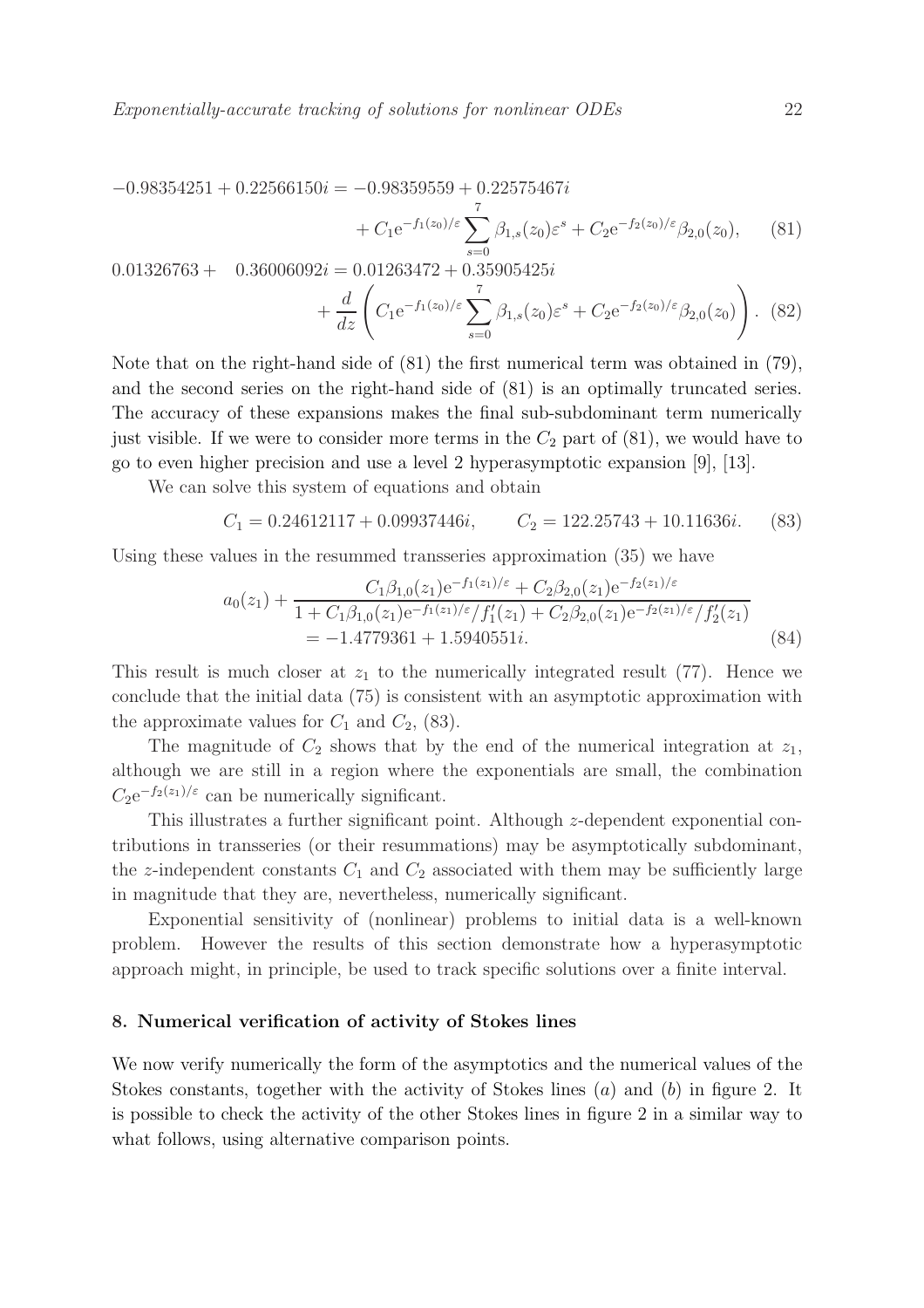

Figure 2. Left hand plot: active Stokes curves, the higher-order Stokes curve (dashed), the turning points (black dots), Stokes crossing points (white dots) and the virtual turning point (dashed central dot). The numbers  $j > k$  by each Stokes line denotes the relative dominance of the series prefactored by  $f_j(z)$  over  $f_k(z)$ . A series prefactored by an exponential  $f_j(z)$  forces a change in the Stokes constant  $C_k$  as the  $j > k$  Stokes curve is traversed. Right hand plot: zoomed version of northeast corner of left-hand plot to give a summary of the relative locations of the points  $z_i$ ,  $i = 0, \dots, 5$ , used in the numerical calculations and verification of the activity of the Stokes lines.

# 8.1. Numerical verification on crossing Stokes line (a)

Our starting sector is  $\{z \in \mathbb{C} : \Re z > 1 \text{ and } 0 < \Im z < \Re z - 1\}$ , the shaded sector in figure 2. In this sector we take the solution of (22) with asymptotic expansion  $\hat{y}_0(z;\varepsilon)$ . Hence, this solution should have no active exponentially small terms. As shown in section 7, numerically we can achieve this by using the level 1 hyperasymptotic expansion for this solution.

In the following hyperasymptotic calculations, we shall truncate the series at the optimal number of terms, as determined by the method outlined in appendix A.

Starting at  $z_2 = 1.2 + 0.1i$  with  $\varepsilon = \frac{1}{6}$  we have

$$
y(z_2; \frac{1}{6}) \approx \sum_{s=0}^{13} \frac{a_s(z_2)}{6^s} + \frac{\varepsilon^{13}}{2\pi i} \sum_{s=0}^{5} \beta_{1,s}(z_2) F^{(1)}\left(\frac{1}{\varepsilon}; \frac{14 - s - \frac{1}{6}}{-f_1(z_3)}\right)
$$
  

$$
\approx -1.00509821 + 0.34416732i,
$$
  

$$
y'(z_2; \frac{1}{6}) \approx -0.00243012 + 0.36793122i.
$$
 (85)

Again we use a Taylor series method to integrate the differential equation, here using 500 steps and 10 Taylor coefficients to walk from  $z_2 = 1.2 + 0.1i$  to  $z_3 = 1.0 + 0.1i$ across the Stokes line (*a*). We obtain with  $\varepsilon = \frac{1}{6}$  $\frac{1}{6}$ ,

$$
\sum_{s=0}^{11} a_s(z_3) \varepsilon^s + e^{\pi i/3} \frac{\varepsilon^{11}}{2\pi i} \sum_{s=0}^4 \beta_{1,s}(z_3) F^{(1)}\left(\frac{1}{\varepsilon}; \frac{12 - s - \frac{1}{6}}{-f_1(z_3)}\right) \approx -1.00731156 + 0.26995479i,
$$
  
\nditto +  $e^{-f_1(z_3)/\varepsilon} \sum_{s=0}^4 \beta_{1,s}(z_3) \varepsilon^{s + \frac{1}{6}} \approx -1.00561125 + 0.26905061i,$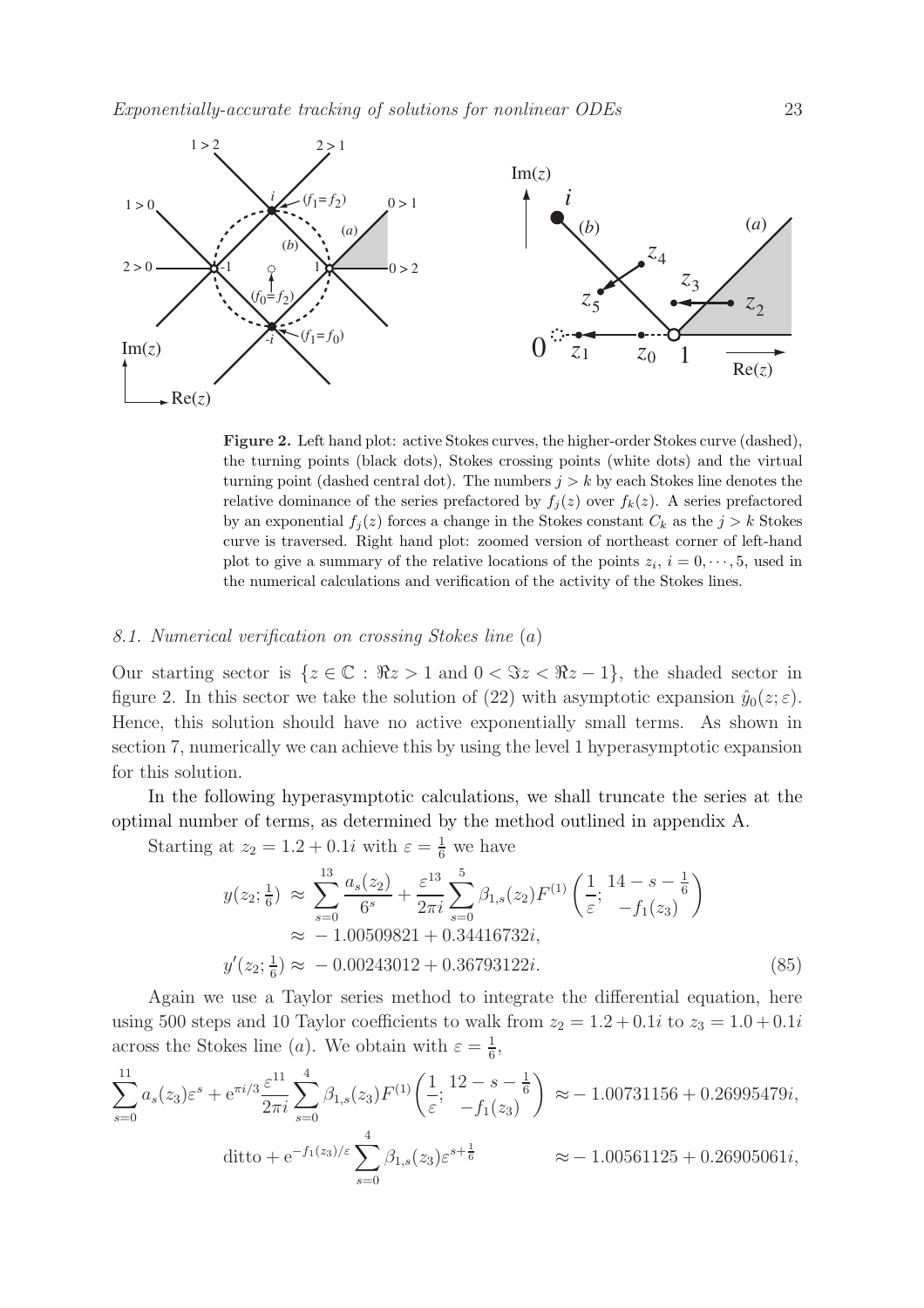Exponentially-accurate tracking of solutions for nonlinear ODEs 24

$$
y(z_3; \frac{1}{6})|_{\text{num}} \approx -1.00561380 + 0.26905034i,
$$
\n(86)

where the subscript "num" denotes the result of the numerical integration. The numerics clearly shows that a contribution of the form  $K e^{-f_1(z)/\varepsilon} y_1(z;\varepsilon)$  is switched on via a Stokes phenomenon across (a) with  $K = 1$  and that we have found the correct values for the coefficients  $\beta_{1,s}(z)$ , compare (17).

Comparing (85) with (86), we observe the presence of an extra factor  $e^{\pi i/3}$  in front of the series containing the  $F^{(1)}$  hyperterminants. This is again a consequence of the multi-valuedness of the  $\sigma$  power in  $(A.9)$ .

#### 8.2. Numerical verification on crossing Stokes line (b)

We will now show numerically that when we cross Stokes line  $(b)$  in figure 2, the function  $e^{-f_1(z)/\varepsilon}y_1(z;\varepsilon)$  switches on  $e^{-f_2(z)/\varepsilon}y_2(z;\varepsilon)$ . In the following hyperasymptotic calculations, we shall truncate the series at the optimal number of terms, as determined by the method outlined in appendix A.

Starting at  $z_4 = 0.8 + 0.3i$  with  $\varepsilon = \frac{1}{8}$  we have

$$
y_1(z_4; \frac{1}{8}) \approx \sum_{s=0}^7 \beta_{1,s}(z_4) \varepsilon^{s+\frac{1}{6}}
$$
  
+  $e^{-\pi i/3} \frac{\varepsilon^{43/6}}{2\pi i} \sum_{s=0}^3 \beta_{2,s}(z_4) F^{(1)}\left(\frac{1}{\varepsilon}; \frac{8-s+\frac{1}{6}}{f_1(z_4) - f_2(z_4)}\right)$   
 $\approx 1.67355027 + 0.46012176i,$   
 $y'_1(z_4; \frac{1}{8}) \approx -0.30903605 - 1.93512600i.$  (87)

We use a Taylor series method to integrate the differential equation, here using 500 steps and 10 Taylor coefficients to walk from  $z_4$  across Stokes line (b) to  $z_5 = 0.7 + 0.2i$ with  $\varepsilon = \frac{1}{8}$  $\frac{1}{8}$  and obtain the hyperasymptotic representation of  $y_1(z_5; \frac{1}{8})$  $(\frac{1}{8})$  as

$$
\sum_{s=0}^{7} \beta_{1,s}(z_5) \varepsilon^{s+\frac{1}{6}} + \frac{\varepsilon^{43/6}}{2\pi i} \sum_{s=0}^{3} \beta_{2,s}(z_5) F^{(1)}\left(\frac{1}{\varepsilon}; \frac{8-s+\frac{1}{6}}{f_1(z_5) - f_2(z_5)}\right) \approx 1.43633295 + 0.69388479i,
$$
  
\nditto – e<sup>(f<sub>1</sub>(z<sub>5</sub>) - f<sub>2</sub>(z<sub>5</sub>))/ $\varepsilon$</sup> 
$$
\sum_{s=0}^{3} \beta_{2,s}(z_5) \varepsilon^s \qquad \approx 1.47430720 + 0.67235777i,
$$
  
\n $\approx 1.47416629 + 0.67231078i.$  (88)

Note the minus sign in front of  $e^{(f_1(z_5)-f_2(z_5))/\epsilon}$ . This is because we cross the Stokes line in the opposite direction compared with Stokes line  $(a)$ . The numerics clearly shows that  $e^{-f_1(z)/\varepsilon}y_1(z;\varepsilon)$  is switched on via a Stokes phenomenon across (a) and that we have indeed found the correct values for the Stokes multipliers. If the results of the hyperasymptotic and numerical integration had not agreed so well, it would be clear that (modulo numerical errors) the form of the asymptotic expansion including the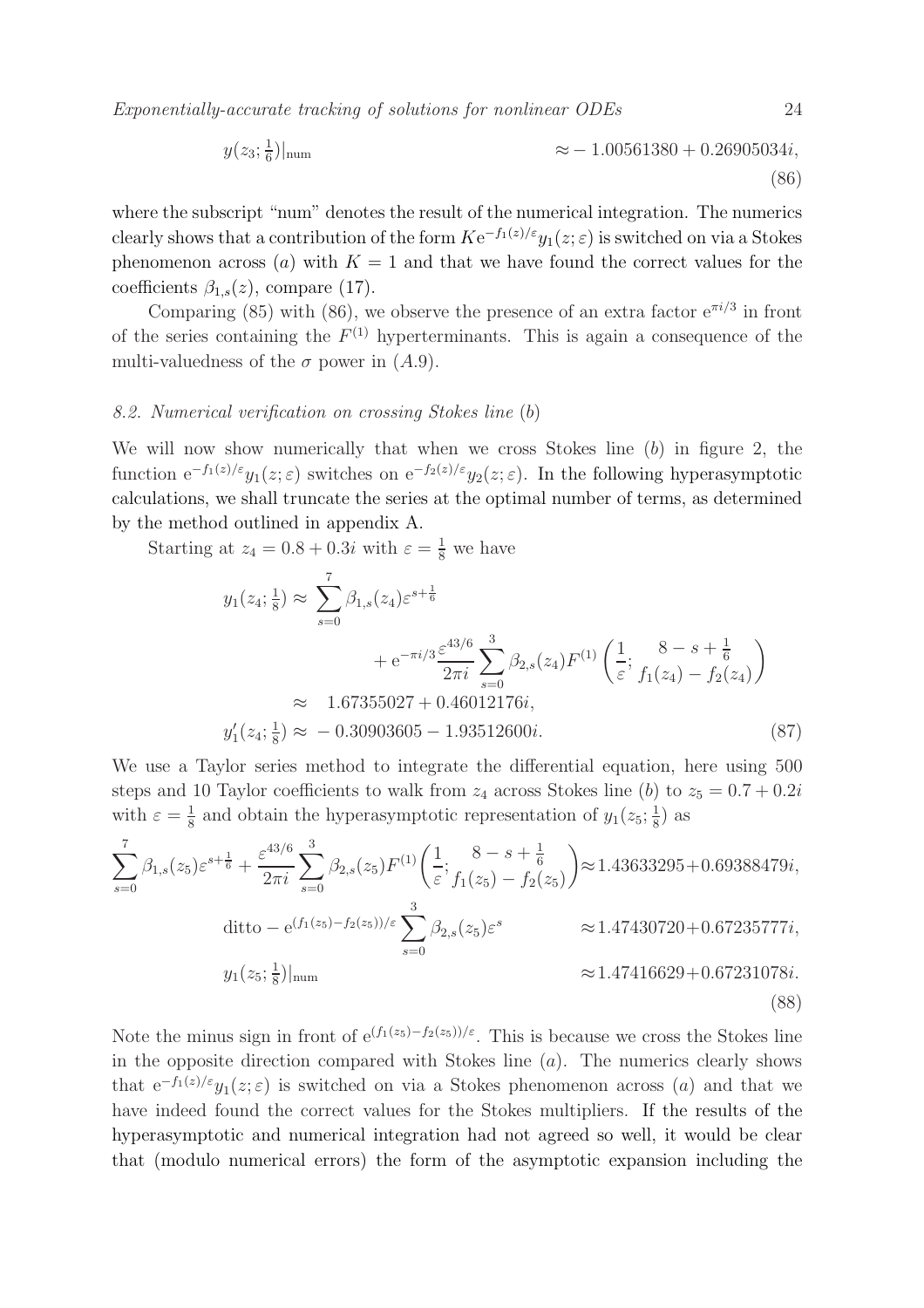Stokes multipliers and activity of the Stokes line would have been incorrect. That the hyperasymptotic and numerical results also agree suggests that the numerical integration was also stable.

#### 9. Uniform result: double transseries resummation

Solutions of (22) may possess rapid transitions between different attracting behaviours, or "smoothed shocks". Their existence and location depend on the values of  $C_1$  and  $C_2$ . If  $C_1$  and  $C_2$  are of  $O(1)$ , then the shock occurs near to  $z = 0$ .

To demonstrate this we use the double resummation

$$
y(z;\varepsilon) = \alpha_{-}(z) + \frac{C_1 \beta_0(z) e^{-f_1(z)/\varepsilon} \varepsilon^{1/6} + C_2 \beta_{1,0}(z) e^{-f_2(z)/\varepsilon}}{1 + C_1 \beta_0(z) e^{-f_1(z)/\varepsilon} \varepsilon^{1/6} / f_1'(z) + C_2 \beta_{1,0}(z) e^{-f_2(z)/\varepsilon} / f_2'(z)} + O(\varepsilon),
$$
(89)

with  $C_1 = 1 \, C_2 = -1$ .

First we start on the right hand side of a "shock" at  $z = \frac{1}{4}$  with  $\varepsilon = \frac{1}{30}$ . In the numerics it suffices to take  $K_{j,k} = 0$  for  $j = 1, 2$  and  $k > 7$ . Then we have

$$
y(\frac{1}{4}; \frac{1}{30}) \approx \sum_{s=0}^{30} a_s(z) \varepsilon^s + e^{\pi i/3} \frac{\varepsilon^{30}}{2\pi i} \sum_{s=0}^{14} \beta_{1,s}(z) F^{(1)}\left(\frac{1}{\varepsilon}; \frac{31-s-\frac{1}{6}}{-f_1(z)}\right)
$$
  
+  $e^{-f_1(z)/\varepsilon} \sum_{s=0}^{14} \beta_{1,s}(z) \varepsilon^{s+\frac{1}{6}} - e^{-f_2(z)/\varepsilon} \sum_{s=0}^{14} \beta_{2,s}(z) \varepsilon^s$   
 $\approx -0.9974759948 + 0.0667160847i,$   
 $y'(\frac{1}{4}; \frac{1}{30}) \approx -0.0024353982 + 0.3479545146i.$  (90)

We walk (500 steps, 10 Taylor coefficients) to  $z = -\frac{1}{4}$  $\frac{1}{4}$ , crossing the shock. In figure 3 we compare the numerical integration with the graph of (89).

$$
\sum_{s=0}^{8} a_s(z) \varepsilon^s + \frac{\beta_0(z) e^{-f_1(z)/\varepsilon} \varepsilon^{1/6} - \beta_{1,0}(z) e^{-f_2(z)/\varepsilon}}{1 + \beta_0(z) e^{-f_1(z)/\varepsilon} \varepsilon^{1/6} / f_1'(z) - \frac{1}{2} \beta_{1,0}(z) e^{-f_2(z)/\varepsilon}}.
$$
(91)

It is clear from figure 3 that (35) holds uniformly near the shock.

We now make remarks on several further significant issues.

First, the presence of the shock at  $z = 0$  is due to the growth of the contributions from  $f_2(z)$ . Starting at from a position upstream of the shock when  $z > 1$ , these are not even the subdominant asymptotic contributions, but the sub-subdominant solutions! The observable growth of the shock is in the region where the  $f_2(z)$  contributions grow to dominate the  $a_n(z)$  terms, i.e., near  $f_2(z) = f_0(z) = 0$ .

Second, it may be tempting to ignore the presence of contributions from  $f_1(z)$  in (35). If  $\varepsilon > 0$ , when  $z > 0$  both contributions from  $f_1(z)$  and  $f_2(z)$  are exponentially small. For  $z < 0$  the  $f_2(z)$  terms dominate the  $f_1(z)$  terms. However near  $z = 0$  when  $f_1(0) = i/2$  (the imaginary axis is an anti-Stokes line for  $f_1$ ) its oscillatory contribution in (35) is briefly  $\mathcal{O}(1)$ , as can be seen in the imaginary part of figure 3.

Third, there is no singularity in (35) at the shock position, where  $f_2(0) = f_0(0)$ arising from the dependence of the late  $a_n(z)$  on the  $c_s(z)$  (cf. (66)). As in [7], the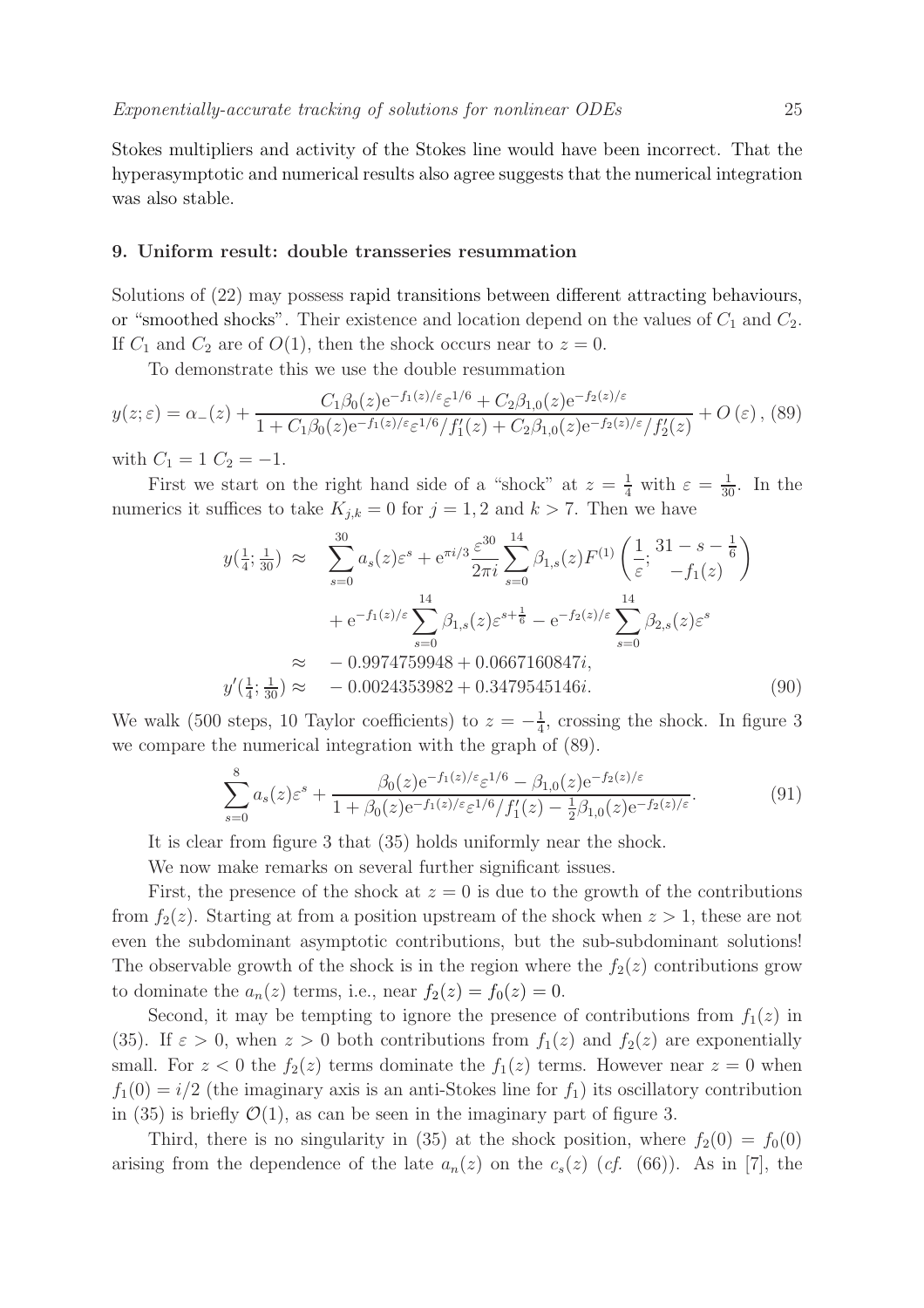

Figure 3. Numerical (grey) and asymptotic curves: real part left and imaginary part right, for  $\varepsilon = 1/30$ .

presence of the higher order Stokes curve  $|z|=1$  has forced the singularity  $f_2$  to move onto a different Riemann sheet from the point  $f_0$ . Therefore there is no coalescence of these singularities even though  $f_2(0) = f_0(0)$ . The point  $z = 0$  is a virtual turning point.

The double resummation can also be used to approximate the location of poles of solutions. Taking again the case  $C_1 = 1$  and  $C_2 = -1$ , according to (91) we should expect a pole near

$$
1 + \beta_0(z) e^{-f_1(z)/\varepsilon} \varepsilon^{1/6} / f_1'(z) - \beta_{1,0}(z) e^{-f_2(z)/\varepsilon} / f_2'(z) = 0.
$$
 (92)

When, for example,  $\varepsilon = 1/15$  this form suggests that there should be a pole near  $z = 0.01446849 + 0.11425470i$ . We can easily verify this by numerical integration around a loop containing this location, as follows.

We start again at the point  $z=\frac{1}{4}$  $\frac{1}{4}$  and again compute the initial values at this point via the level 1 hyperasymptotic approximation. Via Taylor series method we integrate the differential equation and store the values of  $y(z; \varepsilon)$  and  $y'(z; \varepsilon)$  for a (large) number of points along the sides of the rectangle with vertices  $0.1, -0.1, -0.1+0.14i$  and  $0.1+0.14i$ . We use these values in the extended Simpson's rule to integrate  $y'(z;\varepsilon)/(2\pi i y(z;\varepsilon))$ around this rectangle in the order mentioned above. The result is 1 with a precision of more than 10 digits. Hence, there is one pole in this square.

Finally, we integrate  $zy'(z;\varepsilon)/(2\pi iy(z;\varepsilon))$  along this curve and obtain for the pole position  $z = 0.02568526 + 0.11888311i$ . Thus our previous approximation is within an error  $\mathcal{O}(\varepsilon)$ .

Figure 4 demonstrates the ability of (89) to interpolate between all possible solutions for given starting values of  $C_1$  and  $C_2$  in the shaded region of figure 2. Starting with a dominant series  $y(z;\epsilon) \sim \alpha_-(z)$  in the shaded region, it is possible to observe which combinations of  $C_1$  and  $C_2$  lead to homoclinic  $(y(z; \varepsilon) \sim \alpha_-(z))$  or heteroclinic  $(y(z; \varepsilon) \sim \alpha_0(z)$  or  $\alpha_+(z)$ ) solutions as  $z \to -\infty$ .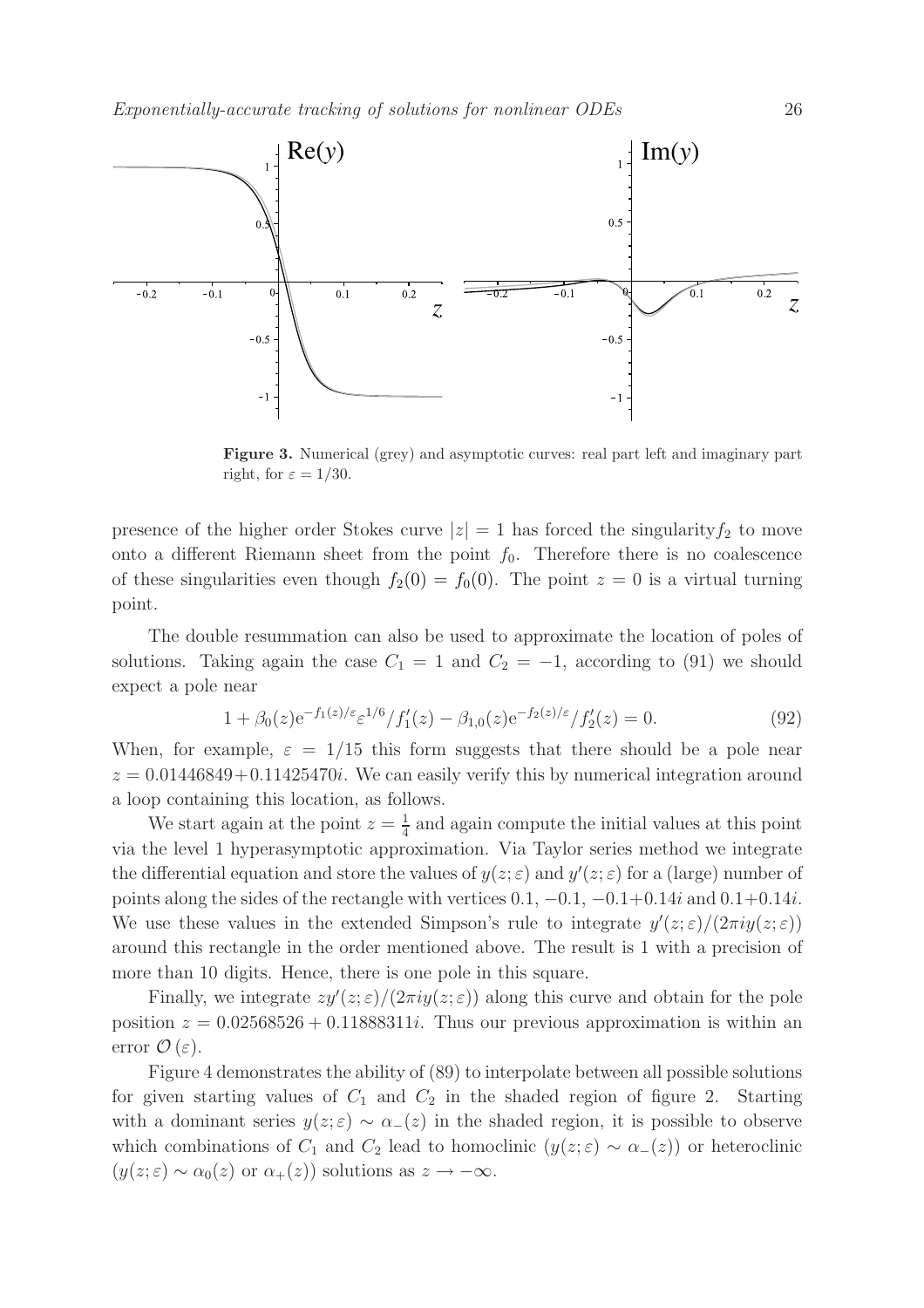

**Figure 4.** Plots of the asymptotic representations (89) for  $\varepsilon = 1/30$  for different starting values of  $C_1$  and  $C_2$  in the shaded region of figure 2. The real part is in bold, the imaginary part is dotted, the absolute value is the thin solid line. To save space, only the range of z where significant change in the real part of the solution is shown.

Note that the values of  $C_1$  and  $C_2$  in (89) change between  $z > 1$  and  $z < 1$ . For example the starting values  $C_1 = -1, C_2 = +1$  in the shaded region, change on crossing the Stokes lines from  $\pm i$  to take the values  $C_1 = 0$  and  $C_2 = 0$  in the region  $z < 1$ . This generates the solution  $y(z; \varepsilon) \sim \alpha_-(z)$  for  $z \to \pm \infty$ .

More generally, it is important to realise that the middle row of plots in figure 4 could not stably be obtained by direct forward or backwards numerical integration due to the presence of growing exponentials, as revealed by the asymptotics in section 3. The result is that because of the presence of a stable attracting solution with asymptotic values of  $\pm 1$  as  $z \to \pm \infty$ , finite precision numerical techniques cannot easily be made to follow the chosen solutions for large values of z. All these plots correspond to solutions that start with  $C_2 = +1$  in the shaded region of figure 2. As the Stokes lines from  $\pm i$ are crossed,  $C_2$  changes to 0: terms in e<sup>-f<sub>2</sub>(z)/ε</sup> are therefore absent in all these solutions for  $z \rightarrow -\infty$  and so cannot dominate the behaviour of the solution there. Even if hyperasymptotically-seeded initial data were to be used, the numerical solver would, over a sufficiently extended range as  $z \to -\infty$ , be attracted to lock on numerically to follow  $\alpha_+(z)$ ,  $(\Re(z) \to +1)$ , rather than the correct  $y(z;\varepsilon) \sim \alpha_-(z)$ ,  $(\Re(z) \to -1)$ or  $\alpha_0(z)$ ,  $(\Re(z) \to 0)$ . That we can obtain the true behaviour for these  $C_1$ -parameter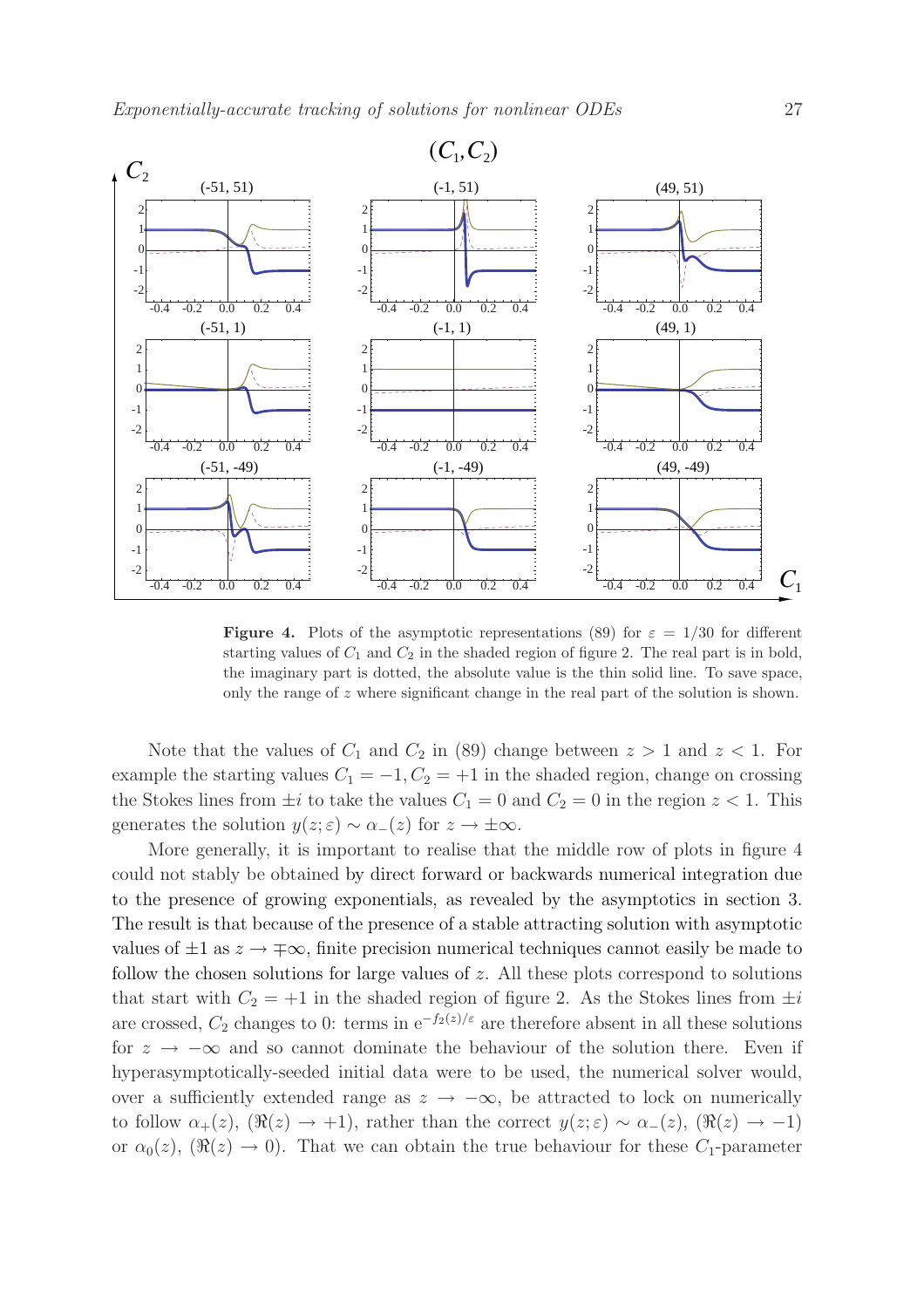family of solutions is due to the resummation (89). Note that other one-parameter families solutions also exist.

The values of  $C_1$  and  $C_2$  also determine the fine structure of the nature of any heterogeneous (shock) transition near to  $z = 0$ . Clearly this can be non-monotonic. It is easy to identify this structure with the proximity of complex poles generated by the denominator of (89).

# 10. Conclusions

In this paper we have demonstrated three main new results: the use of hyperasymptotic expansions to seed a numerical solver with sufficiently accurate initial data; the occurrence and treatment of a higher order Stokes phenomena in a nonlinear ordinary differential equation; and the double resummation of transseries to produce doubly uniform solution for a higher order equation.

Although we have chosen to illustrate these results for a specific equation, the presence of these features may be common to higher order nonlinear differential equations with three or more exponential behaviours and requiring the presence of more than a single arbitrary constant.

The degree of ease of implementation of the above techniques will, of course, depend on the specific problem in question.

A rigorous proof of the results we have derived here seems desirable.

#### Acknowledgements

CJH is most grateful to the Research Institute for Mathematical Sciences, Kyoto University for their generous hospitality during which some of this work was undertaken. The authors also thank the referees for very helpful comments and suggestions for improving the presentation.

# Appendix A. Hyperasymptotics and optimal truncation

For justification of the details in this section see [13], [14] and [15]. Here we will use the notation of section 2. Suppose that we are in a region bounded by the Stokes curves, a so-called Stokes region. Let  $y_0(z;\varepsilon)$  be the Borel-Laplace transform of  $\hat{y}_0(z;\varepsilon)$ , that is, none of the exponentially small terms of the right-hand side of (10) are present in this Stokes region. Another way of defining this solution is via hyperasymptotic expansions. The level 0 hyperasymptotic expansion is just the optimal truncated expansion:

$$
y_0(z;\varepsilon) = \sum_{s=0}^{N_0 - 1} a_s(z) \varepsilon^s + \mathcal{O}\left(e^{-N_0}\right),\tag{A.1}
$$

as  $\varepsilon \to \infty$ , where

$$
N_0 = \min \{ \lfloor |f_j(z)/\varepsilon| \rfloor : K_{j,0} \neq 0 \}.
$$
 (A.2)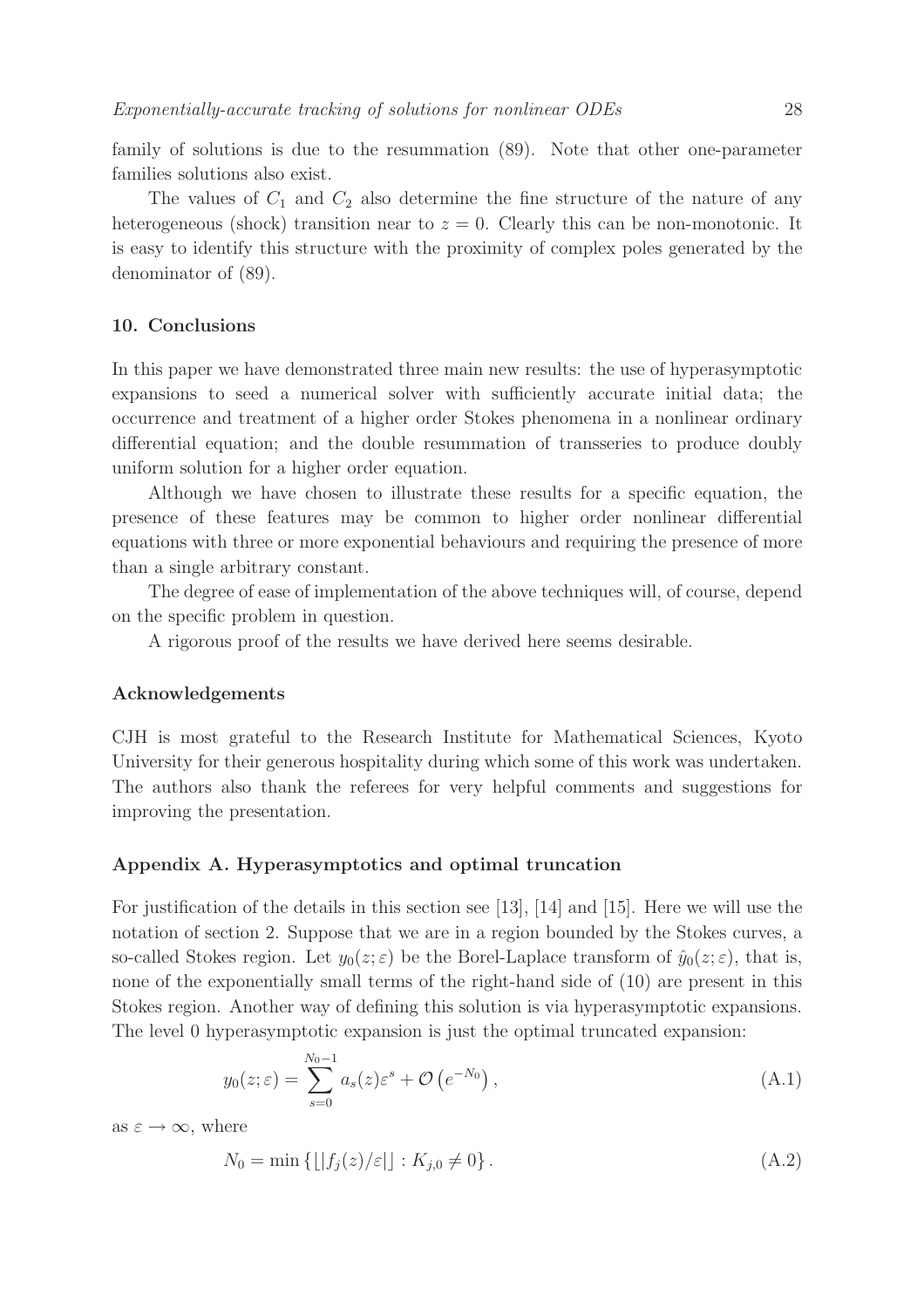Note the requirement that  $K_{i,0} \neq 0$ . Only the active small exponentials that can be switched on via a Stokes phenomenon affect the position and size of the least term. Conversely, note that these exponentials do not have to be actually present as a subdominant term in the expansion at a point z to determine  $N_0$ , they only have to have the potential to be switched on as a Stokes line is crossed  $(K_{i,0} \neq 0)$ .

From the properties of the Borel-Laplace transform  $(13)$ ,  $[14]$  and  $[15]$ ) the late terms of (A.1) will be linked to the early terms of the expansions involving the active small exponentials by a resurgence relation:

$$
a_n(z) \sim \sum_{j=1}^2 \sum_{k=0}^\infty \frac{K_{j,k}}{2\pi i} \sum_{s=0}^\infty \frac{b_{j,s}(z)\Gamma(n-s-k+\mu_j)}{(f_j(z))^{n-s-k+\mu_j}},\tag{A.3}
$$

or more compactly with

$$
\beta_{j,s}(z) = \sum_{k=0}^{s} K_{j,k} b_{j,s-k}(z)
$$
\n(A.4)

we have

$$
a_n(z) \sim \sum_{j=1}^2 \frac{1}{2\pi i} \sum_{s=0}^\infty \frac{\beta_{j,s}(z) \Gamma(n - s + \mu_j)}{(f_j(z))^{n - s + \mu_j}}.
$$
 (A.5)

The level 1 hyperasymptotic expansion is then given

$$
y_0(z;\varepsilon) = \sum_{s=0}^{N_1-1} a_s(z_0)\varepsilon^s + \frac{\varepsilon^{N_1-1}}{2\pi i} \sum_{j=1}^2 \sum_{m=0}^{M_j-1} \beta_{j,s}(z) F^{(1)}\left(\frac{1}{\varepsilon}; \frac{N_1-s+\mu_j}{-f_j(z)}\right) + \mathcal{O}\left(e^{-N_1}\right), (A.6)
$$

as  $\varepsilon \to 0^+,$  where

$$
M_j = \min\left\{ \lfloor |f_j(z)/\varepsilon| \rfloor, \lfloor |(f_j(z) - f_\ell(z))/\varepsilon| \rfloor : \ell \neq j \right\},\tag{A.7}
$$

and

$$
N_1 = \min\{|f_j(z)/\varepsilon| + M_j : K_{j,0} \neq 0\}.
$$
 (A.8)

 $F^{(1)}$  is a "universal hyperterminant", defined via

$$
F^{(1)}\left(\frac{1}{\varepsilon};\frac{M}{\sigma}\right) = e^{M\pi i} \sigma^{1-M} \Gamma(M) U(1, 2 - M, \sigma/\varepsilon), \tag{A.9}
$$

where  $U(a, c, z)$  is the confluent hypergeometric function ([23] §13.2). These hyperterminants deal with the Stokes phenomenon. Compare the re-expansion in (A.6) with the expansions in  $(17)$ .

#### References

- [1] S. Jonathan Chapman and David B. Mortimer. Exponential asymptotics and Stokes lines in a partial differential equation. Proc. R. Soc. Lond. Ser. A Math. Phys. Eng. Sci., 461(2060):2385– 2421, 2005.
- [2] C. J. Howls, P. J. Langman, and A. B. Olde Daalhuis. On the higher-order Stokes phenomenon. Proc. R. Soc. Lond. Ser. A Math. Phys. Eng. Sci., 460(2048):2285–2303, 2004.